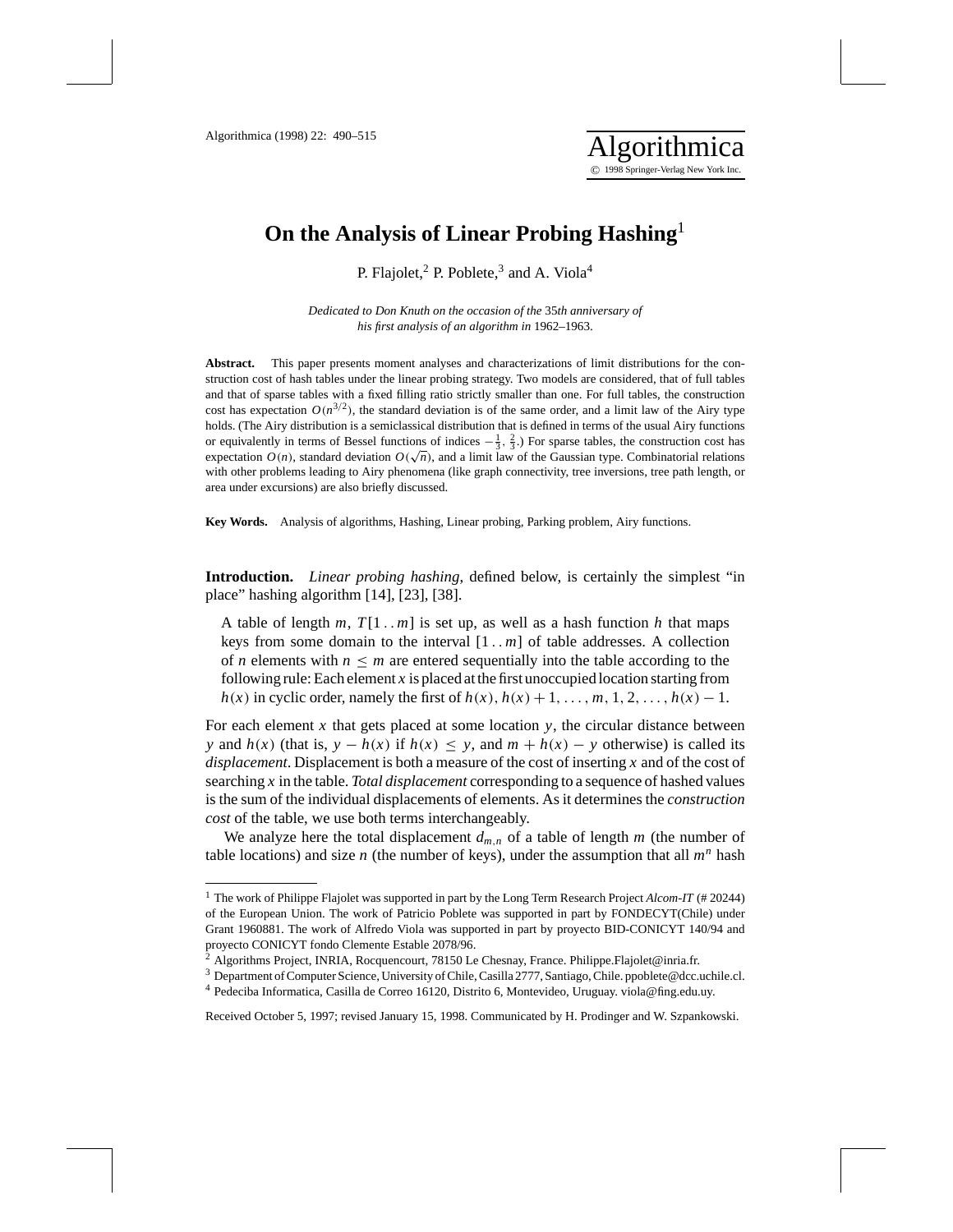sequences are equally likely. The problem has an equivalent formulation in terms of the discrete version of the classical *parking problem*, originally due to Rényi, that is of interest in various physical problems. (A *Mathematical Reviews* search with keyword "parking" lists 58 references over the period 1956–1998, some of which point to connections with adsorption, fracture of composite materials, dehydrochlorination, queueing systems, packings, and so on.) The discrete parking problem is for instance described by Knuth [23, p. 545] in the following entertaining terms:

A certain one-way street has *m* parking spaces in a row numbered 1 to *m*. A man and his dozing wife drive by, and suddenly, she wakes up and orders him to park immediately. He dutifully parks at the first available space [...].

In this formulation, the total displacement of cars from their intended base has exactly the same distribution as the construction cost of linear probing hashed tables as seen by a "cycle lemma" originally due to Knuth and presented in [23]. Back to algorithmic applications, the basic version of linear probing hashing, as described above, is based on a first-come-first-serve (FCFS) policy; alternative priority rules exist (like last-come-firstserve or "Robin Hood"), but total displacement remains unchanged; thus, our analysis also applies directly to such variants of the basic algorithm.

Linear probing hashing has been the object of intense study; see the table on results and the bibliography on pp. 51–54 of [14]. The simplicity of the algorithm goes well with efficiency, at least when tables are not filled too much. However, despite the simplicity of the algorithm, some of the probabilistic phenomena involved are not quite easy to capture. In addition, there is also a special value for these problems since the first analysis of algorithms ever performed by Knuth [20] in 1962–1963 was that of linear probing hashing. As Knuth indicates in many of his writings, the problem has had a strong influence on his scientific career.<sup>5</sup>

*Sparse tables*, by which we mean tables with a fixed filling ratio  $\alpha = n/m$  strictly less than 1, tend to behave reasonably well. This has been known, in the average case at least, since Knuth's first analysis. We establish here that the construction cost of a sparse table since Knuin s inst analysis. We establish here that the construction cost of a sparse table<br>has an average that is  $O(n)$ , a standard deviation that is  $O(\sqrt{n})$ , and we provide very precise estimates for these quantities. The expectation estimate agrees naturally with the known fact that a random search or insertion in a sparse table has expected cost *O*(1). In addition, we precisely characterize the distribution of construction costs and prove that it is Gaussian in the asymptotic limit. Thus, for sparse tables, observed values of costs are highly likely to be extremely close to what the average-case analysis predicts.

In contrast, *full* ( $m = n$ ) or *almost full* ( $m = n - 1$ ) tables are much less well-behaved. The construction cost is  $O(n^{3/2})$  on average, a fact also consistent with Knuth's early analyses demonstrating that each late insertion in a table that fills up tends to contribute with a nonconstant cost. We provide here precise estimates for the standard deviation which turns out to be of the same order as the mean, namely  $O(n^{3/2})$ , an indication of the fairly high dispersion of costs. In fact, the construction cost admits a limit distribution that is of the "Airy type," involving Airy functions, or equivalently Bessel functions of orders that are multiples of one-third.

 $5$  See the footnote on p. 529 of [23].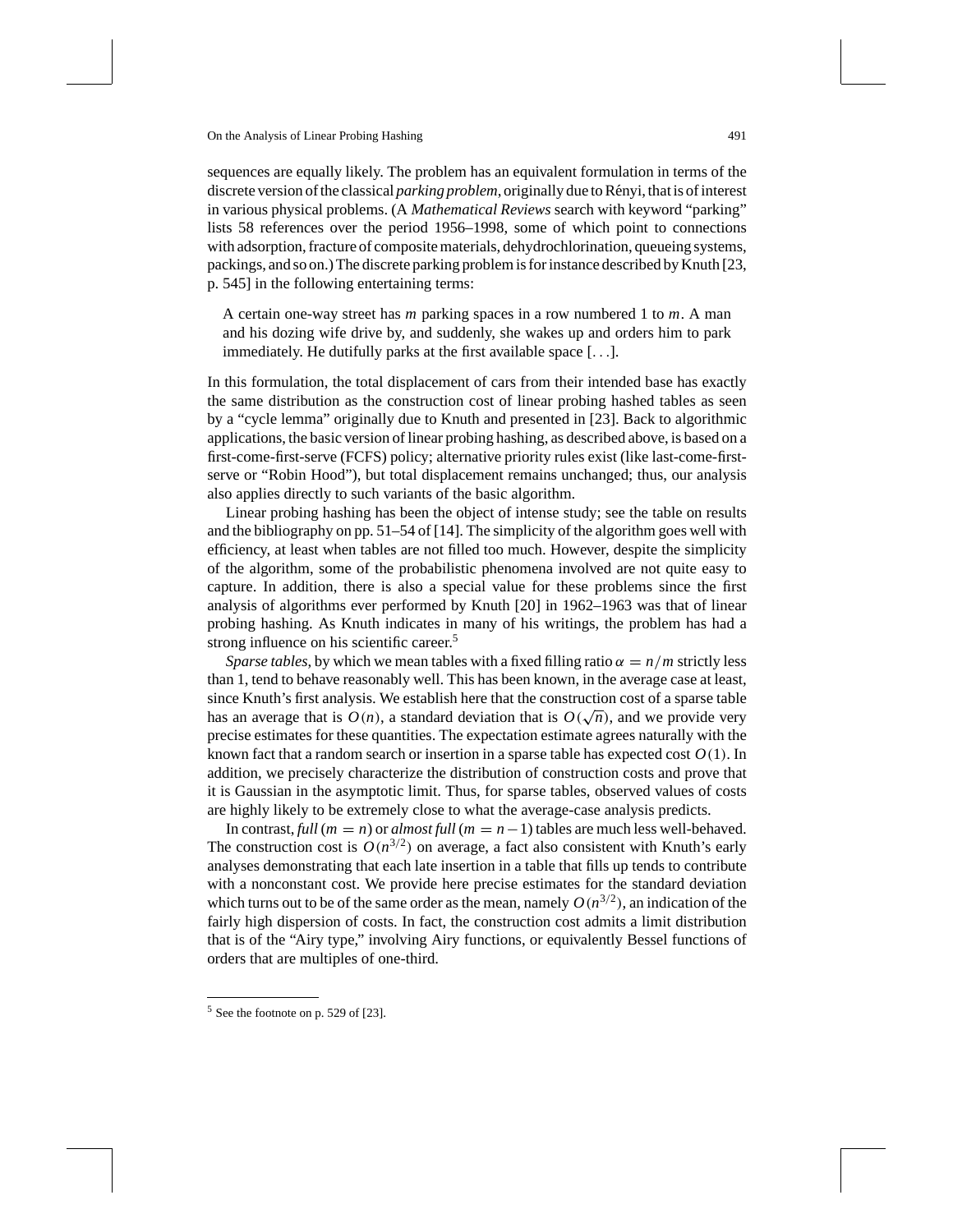The analysis starts with almost full tables (Section 2) that are the basic combinatorial objects. The combinatorial principle on which this paper rests is a *binary tree decomposition* of almost full tables. From this, a difference-differential equation is derived that is the key to the analysis (Lemma 2). Moments, in either exact or asymptotic form, are obtained by a "pumping" process akin to the analysis of other cumulative parameters of combinatorial structures. For instance, similar methods have been used in the investigation of limit distributions for path length in trees [44], [45], the comparison cost of quicksort [17], the area under random walks [29], [30], as well as in moment analysis of other combinatorial structures [19].

Sparse tables (Section 3) are then treated as labeled products of (almost) full tables, so that the corresponding generating functions involve large powers. For moments, especially for the mean and variance, the analysis results rather directly from that of full tables. However, for the limiting distribution, a somewhat delicate perturbative analysis of saddle point integrals is needed in order to derive a Gaussian law by means of characteristic function estimates.

Globally, these results reinforce our confidence that linear probing represents an excellent tradeoff between algorithmic simplicity and efficiency, as long as the filling ratio is not too large, say less than  $2/3$  or  $3/4$ . These conclusions also apply to linear probing sort [13], [14, pp. 168–170], whose analysis is almost isomorphic to that of linear probing hashing.

From the methodological standpoint, linear probing connects to a wealth of interesting combinatorial and analytic problems. A primary rôle is played by the tree function first studied by Eisenstein and by the Ramanujan–Knuth *Q*-function whose major properties we briefly recall in Section 1. Regarding limit laws, the Airy distribution that surfaces in the case of full tables is also present in random trees (inversions and path length), in random graphs (the complexity or excess parameter), and in random walks (area); we discuss briefly in Section 4 some of the "reasons" for this fact. The Gaussian law of sparse tables is an instance of a general combinatorial scheme of some generality: our methods actually demonstrate that it should be expected in most cases where one deals with an additive parameter on a random assembly of a large number of random components.

**1. The Tree Function and the** *Q***-Functions.** The main character in this paper is the tree function that is defined implicitly by  $T(z) = ze^{T(z)}$  and appears originally in problems related with the counting of rooted labeled trees [8], [15], [32], [39], [47]. The Lagrange inversion theorem provides a number of series expansion like

(1) 
$$
T(z) = \sum_{n \ge 1} \frac{n^{n-1}}{n!} z^n, \qquad T(z)^m = m \sum_{n \ge m} \frac{n^{n-m-1}}{n!} n^m z^n,
$$

where  $a^{\underline{k}} = a(a-1)\cdots(a-k+1)$ . Most generating functions in this paper involve rational fractions in  $T(z)$  with denominators that are powers of  $(1 - T)^{-1}$ . Lagrange inversion also provides

(2) 
$$
\frac{1}{1 - T(z)} = 1 + \sum_{n=1}^{\infty} n^n \frac{z^n}{n!}.
$$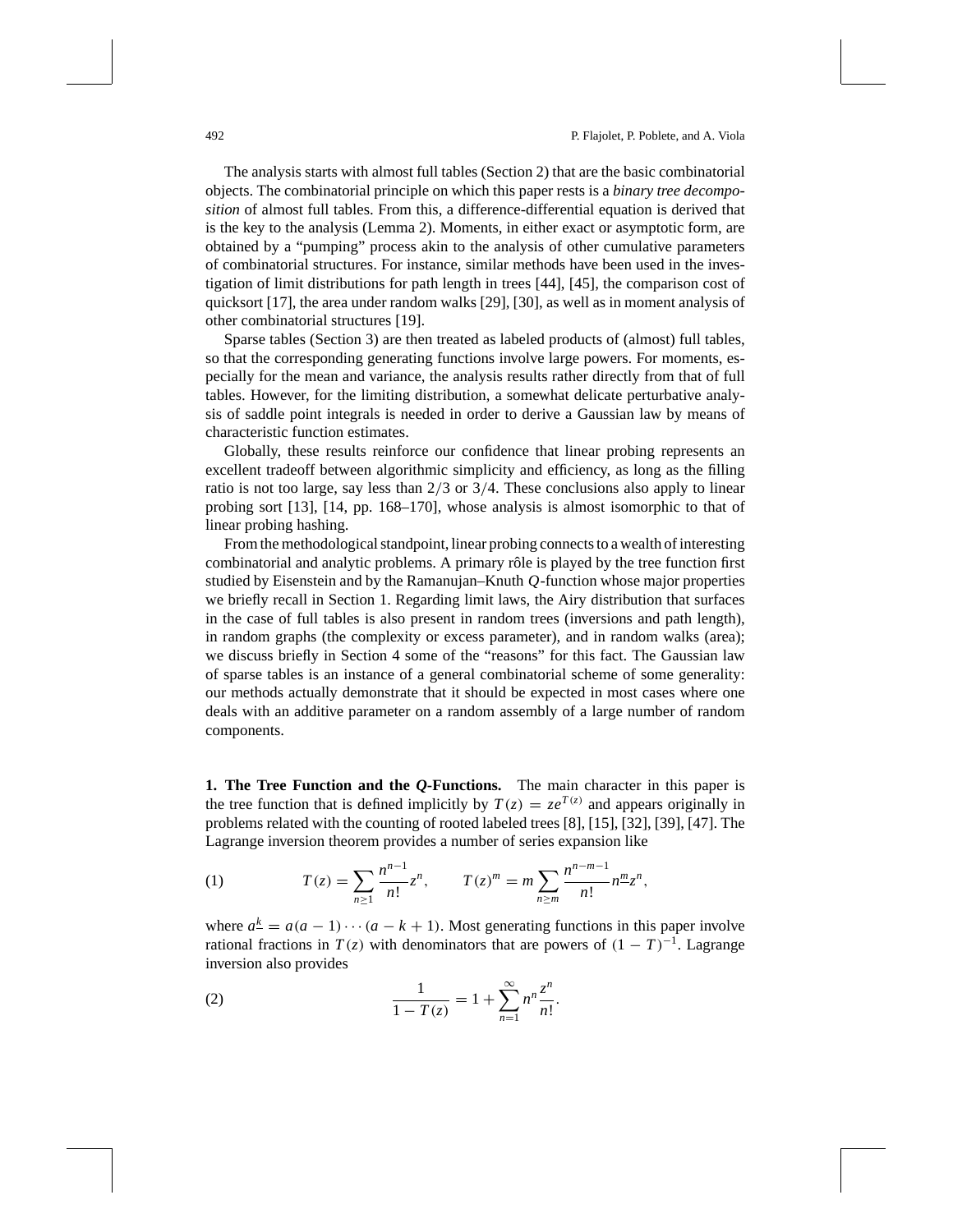The asymptotic form of coefficients of any rational function of *T* is also directly recovered by singularity analysis [7], [33]. Application of the method requires the singular expansion of  $T(z)$ , itself obtained from the implicit function theorem.

LEMMA 1. *The function T(z) has a dominant singularity at*  $z = 1/e$ *, and its singular expansion there is*

(3) 
$$
T(z) = 1 - \delta(z) + \frac{1}{3}\delta(z)^2 - \frac{11}{72}\delta(z)^3 + \frac{43}{540}\delta(z)^4 + O(\delta(z)^5),
$$

*where*  $\delta(z) = \sqrt{2}\sqrt{1 - ez}$ .

THE *Q*-FUNCTIONS. In close association with the tree function is what Knuth has popularized under the name of the "Ramanujan *Q*-function." This function [1], [21]–[23], [39] and its close relatives play a central rôle in the analysis of many algorithms and data structures—hashing with linear probing [20], [23], union-find algorithms [27], interleaved memory [26], optimal caching [24], and random mappings [2], [6], [22], most notably. The *Q*-function is defined by

$$
Q(n) = 1 + \frac{n-1}{n} + \frac{(n-1)(n-2)}{n^2} + \cdots,
$$

or, in a way that is equivalent thanks to (1),

(4) 
$$
\log \frac{1}{1 - T(z)} = \sum_{n \ge 0} Q(n) n^{n-1} \frac{z^n}{n!}.
$$

Singularity analysis of the generating function yields immediately

(5) 
$$
Q(n) \sim \sqrt{\frac{\pi n}{2}} - \frac{1}{3} + \frac{1}{12} \sqrt{\frac{\pi}{2n}} - \frac{4}{135n} + \cdots
$$

An asymptotic series for  $Q(n)$  was first derived by Ramanujan [1], and tight estimates are obtained in [4].

For the purpose of expressing the average-case analysis of sparse tables, Knuth has extended the Ramanujan *Q*-function as

$$
Q_0(m,n)=\sum_{i\geq 0}\frac{n^{\underline{i}}}{m^i},
$$

so that  $Q(n) = Q_0(n, n - 1)$ . From the definition, one has

(6) 
$$
\sum_{n=0}^{\infty} Q_0(m, n) m^n \frac{t^n}{n!} = \frac{e^{mt}}{1-t}.
$$

Basic asymptotic approximations entail

(7) 
$$
Q_0(m, \alpha m - 1) = \frac{1}{1 - \alpha} - \frac{1}{(1 - \alpha)^3} m^{-1} + \frac{2 + \alpha}{(1 - \alpha)^5} m^{-2} - \frac{\alpha^2 + 8\alpha + 6}{(1 - \alpha)^7} m^{-3}
$$
  
  $+ \frac{\alpha^3 + 22\alpha^2 + 58\alpha + 24}{(1 - \alpha)^9} m^{-4} + O(m^{-5}).$ 

See [35] for a general framework.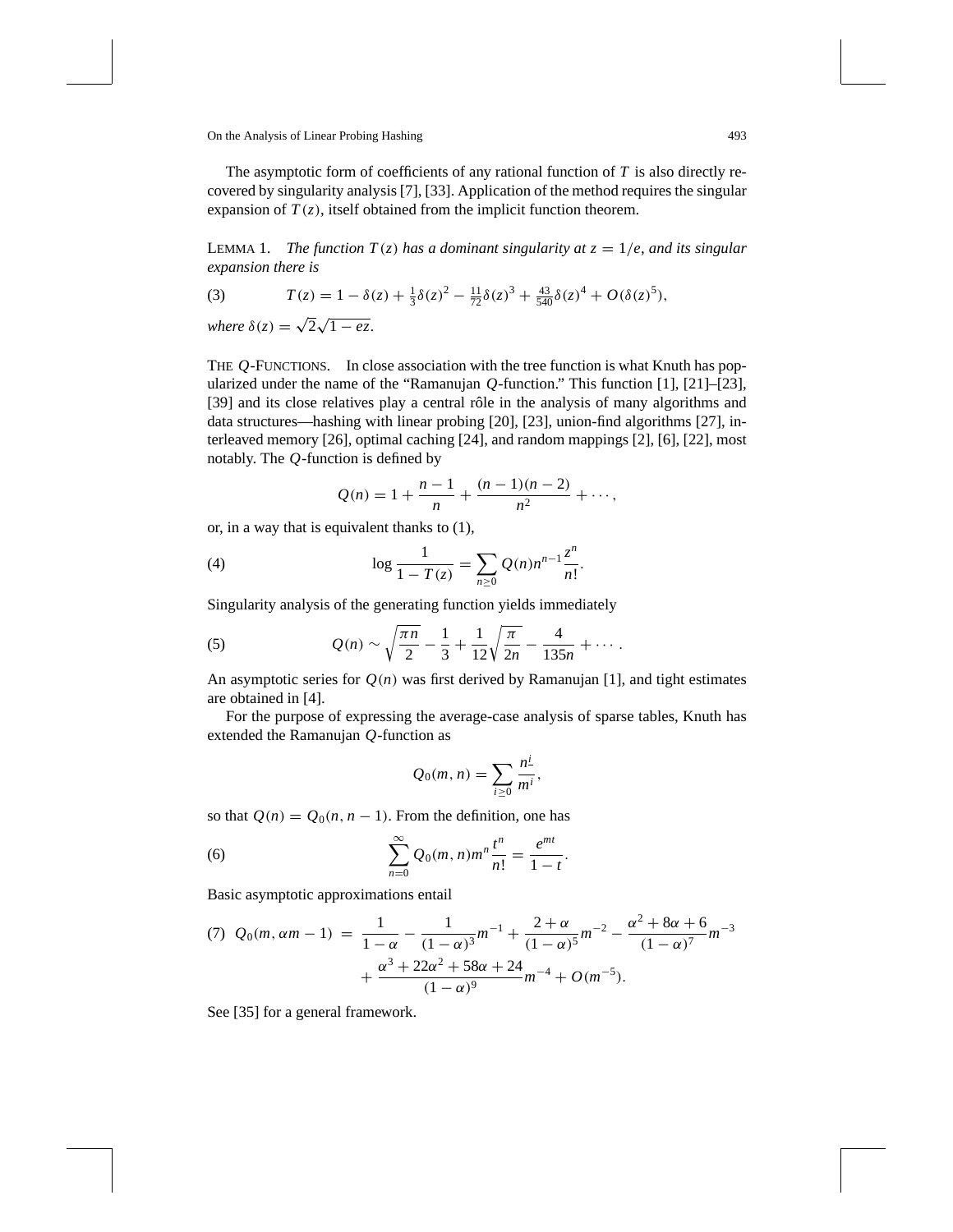**2. Full Tables.** Throughout this paper we consider tables that have *m* locations (*m* is called the "length" of the table) and we let *n* denote the number of keys (the "size"). Clearly, the number of tables (the number of hash sequences) with length *m* and size *n* is  $m^n$ , and such a table has  $m - n$  empty locations. By circular symmetry [23], for nonfull tables such that  $m > n$ , we may freely assume that one of the empty locations is the rightmost one. *This assumption of a last empty location in nonfull tables is made from now onwards*. When  $n = m - 1$ , we say that such a table is *almost full*. Since there are  $m - n$  empty locations, then the probability of the rightmost cell being empty is  $(m - n)/m$ , and therefore there are  $m^{n-1}(m - n)$  ways of creating such tables. In particular, the number of almost full tables is  $m^{m-2} = (n+1)^{n-1}$ .

Inserting the last element into an almost full table yields a *completely full* table corresponding to  $m = n$ . Since this last element may hash to any of the *m* locations of the table, there are  $m^{m-1} = n^{n-1}$  ways of creating a full table in this way. In summary, by convention, almost full and completely full tables do not "wrap around." Clearly, the distributions of total displacements  $d_{n,n-1}$  and  $d_{n,n}$  are not affected by such a restriction.

NOTATIONS. The analysis is carried out by means of bivariate generating functions and moments are then recovered via a family of operators defined as follows. For any function  $G(z, q)$ ,

$$
(\bar{8})
$$

$$
\begin{cases}\n\text{UG}(z,q) = G(z,1), & \partial_q G(z,q) = \frac{\partial G(z,q)}{\partial q}, \\
\text{ZG}(z,q) = zG(z,q), & \partial_z G(z,q) = \frac{\partial G(z,q)}{\partial z}, \\
\text{HG}(z,q) = \frac{G(z,q) - qG(qz,q)}{1-q}.\n\end{cases}
$$

These operators act in the usual way on formal power series  $G(z, q) = \sum_{n} g_n(q) z^n / n!$ , with each  $g_n(q)$  a polynomial; in particular,

$$
HG(z, q) = \sum_{n} g_n(q)(1 + q + q^2 + \dots + q^n) \frac{z^n}{n!}.
$$

Mike Paterson has designed an ingenious operator framework for the "local" analysis of displacements; see the account of the "cookie monster" in [16]. The problem of total displacement being fully history-dependent is, however, not clearly amenable to Paterson's techniques.

2.1. *Combinatorial Analysis*. We define  $F_{n,k}$  as the number of ways of creating an almost full table with *n* elements and total displacement *k*. The corresponding bivariate generating function is then

$$
F(z,q)=\sum_{n,k\geq 0}F_{n,k}q^k\frac{z^n}{n!},
$$

and it starts like

$$
F(z,q) = 1 + \frac{z}{1!} + (2+q)\frac{z^2}{2!} + (6+6q+3q^2+q^3)\frac{z^3}{3!} + \cdots
$$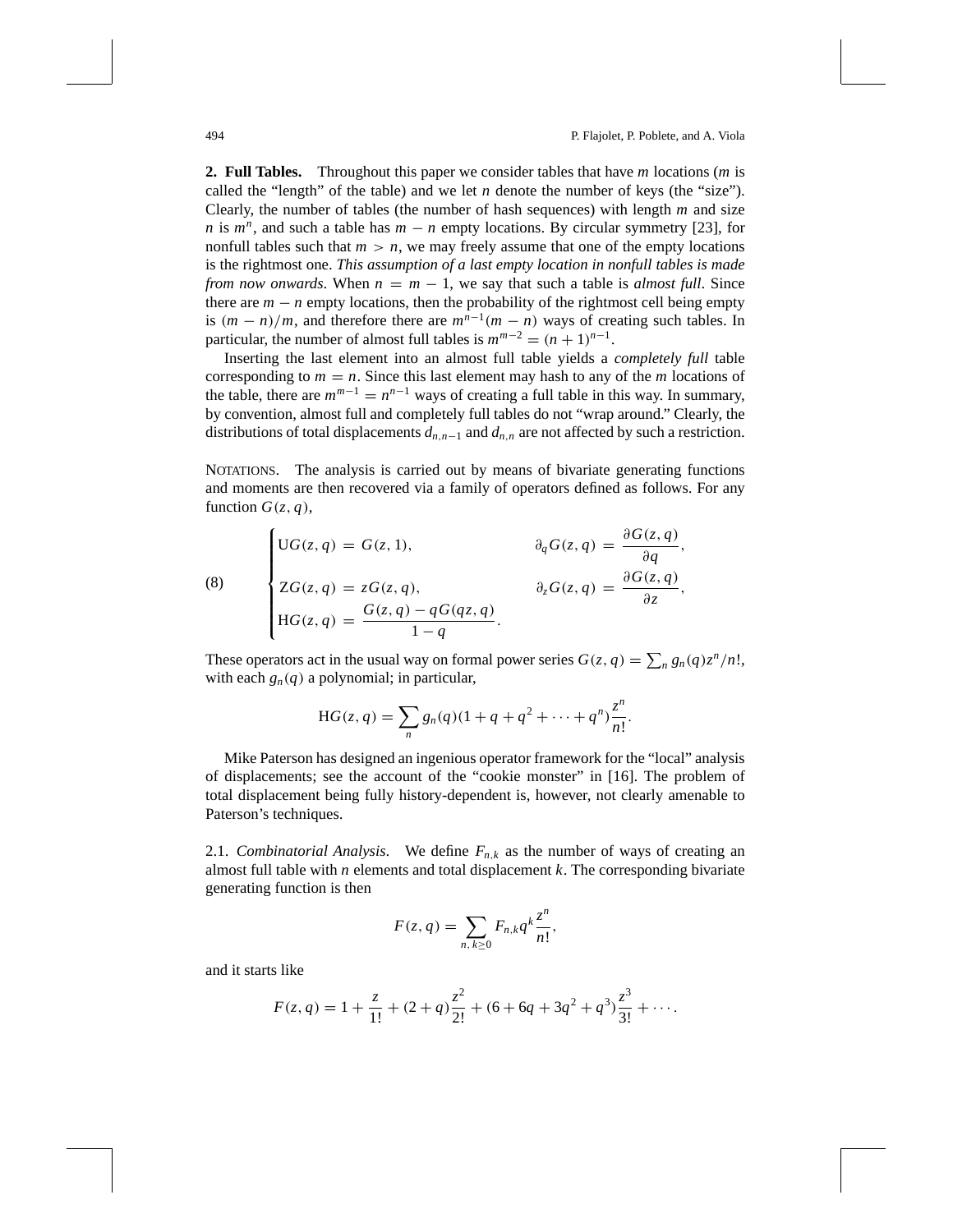

**Fig. 1.** The binary tree decomposition of almost full tables.

Consider an almost full table of size *n* (and length  $n + 1$ ). Immediately before the last element is inserted, the table has two empty cells: one at some position  $k + 1$ , the other at position  $n + 1$  (see Figure 1). Then the element that is last to be inserted has an address that is any number of the interval  $[1 \tcdot k + 1]$ , which corresponds to a displacement that assumes any value in  $[0 \tcdot k]$ . The counting of possibilities gives rise to a recurrence on the  $F_n(q) = n! [z^n] F(z, q)$ :

$$
F_n(q) = \sum_{k=0}^{n-1} {n-1 \choose k} F_k(q) (1 + q + \cdots + q^k) F_{n-1-k}(q).
$$

This fundamental recurrence reflects a recursive binary decomposition of full tables. We recognize here a product of exponential generating functions modified by the occurrence of the H-operator defined in (8).

LEMMA 2 (Basic Functional Equation).

(9) 
$$
\frac{\partial}{\partial z}F(z,q) = F(z,q) \cdot \frac{F(z,q) - qF(qz,q)}{1-q}.
$$

In operator notation, this reads simply as  $\partial_z F = F \cdot HF$ .

Let similarly  $C_{n,k}$  be the number of completely full tables of size *n* with total displacement equal to *k*, and let  $C(z, q) = \sum_{n,k} C_{n,k} q^k z^n / n!$  be the corresponding bivariate generating function. Since a completely full table of size  $n + 1$  is created by inserting the last element in an almost full table of size  $n$ , we have, from the definition of the H-operator,

$$
\partial_z C(z,q) = HF(z,q).
$$

Note that the basic functional equation together with this last relation implies the additional relations

(10) 
$$
F(z, q) = e^{C(z,q)} \text{ or } C(z, q) = \log F(z, q).
$$

Not surprisingly, the analyses of total displacement in full and in almost full tables are thus closely related.

2.2. *Moments*. For total displacement in almost full tables, what we call the generating function of *r*th factorial moments is, by definition,

(11) 
$$
f_r(z) := U \partial_q^r F(z, q) = \frac{\partial^r}{\partial q^r} F(z, q) \Big|_{q=1}.
$$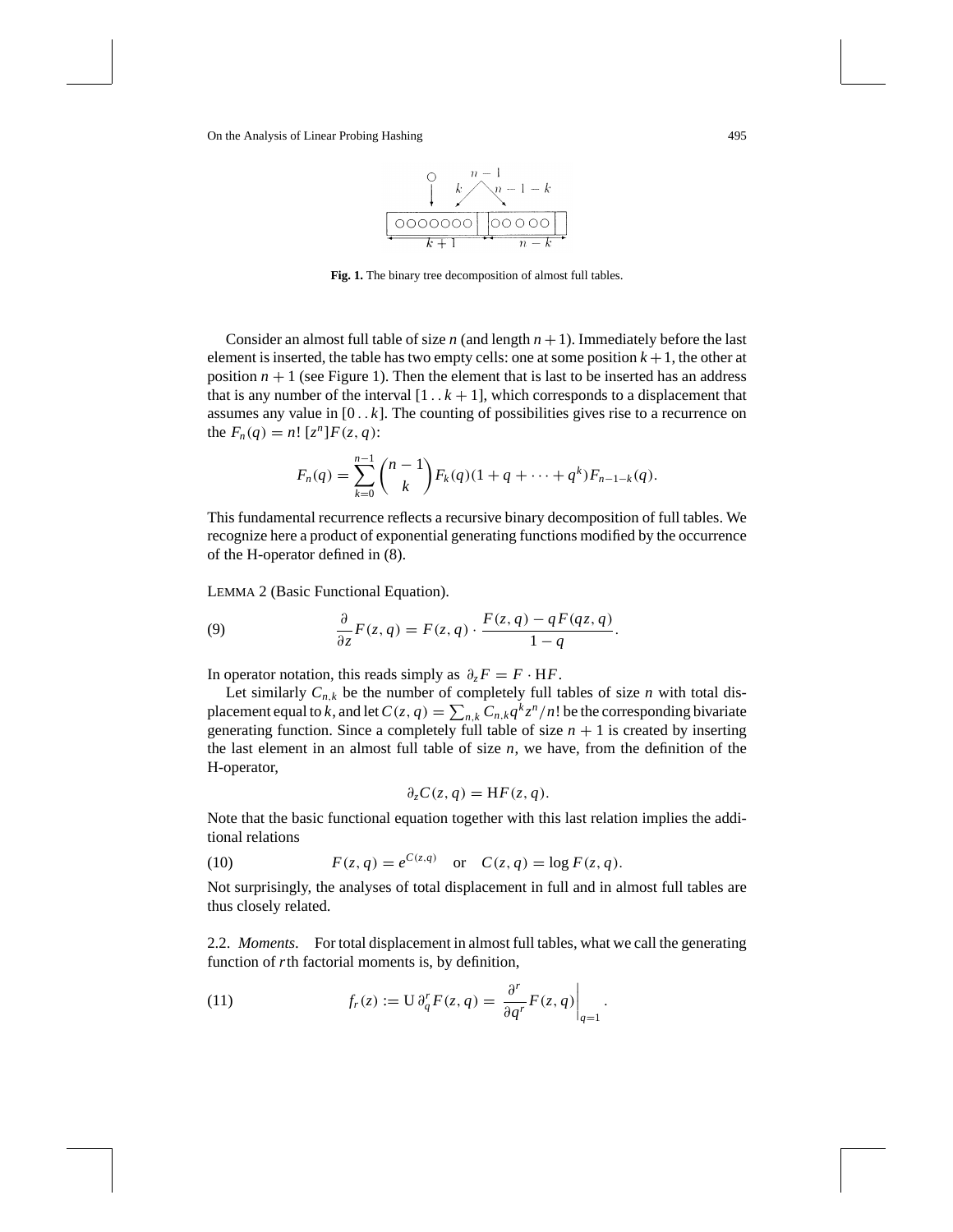This name is justified by the fact that the *r*th factorial moment of total displacement is given by

$$
\mathbf{E}[d (d-1) \cdots (d - r + 1)] = \frac{[z^n] f_r(z)}{[z^n] f_0(z)}, \quad \text{where} \quad d \equiv d_{n,n-1}.
$$

The basic functional equation (9) implicitly contains all the information about moments. We now develop properties of the family of operators introduced in (8) that are designed to extract such moments explicitly.

First, we rederive the enumeration of full tables. What is needed is  $f_0(z) := U F(z, q)$ , where  $F$  is determined by (9). Now, from the action of H on power series, one has

$$
UH = \partial_z ZU \quad \text{or equivalently} \quad UHF(z, q) = \frac{\partial}{\partial z}(zF(z, 1)).
$$

Thus,  $f_0(z)$  satisfies the nonlinear differential equation obtained by applying U to (9):

$$
Y'(z) = Y(z)(zY(z))'.
$$

This equation is equivalent to  $(\log Y(z))' = (zY(z))'$ , and so  $Y(z) = e^{zY(z)}$ . In other words,

$$
f_0(z) \equiv F(z, 1) = \frac{1}{z}T(z) = e^{T(z)},
$$

where  $T(z)$  is the classical tree function. Therefore, by (1), the number of almost full tables is  $(n + 1)^{n-1}$ . Similarly, by (10), UC(*z*, *q*) = log( $f_0(z)$ ) =  $T(z)$  so that the number of completely full tables is  $n^{n-1}$ . These values are in accordance with what we know already from direct combinatorial reasoning.

A similar device produces moments upon applying U  $\partial_q^r$  to the fundamental equation (9). What is needed is a "commutation rule" for the *linear* operators U  $\partial_q^r$  and H. This is readily found for  $r = 1$  since

$$
U \partial_q H(z^n q^k) = U \partial_q ((1 + q + \dots + q^n) z^n q^k) = ((1 + 2 + \dots + n) + (n + 1)k) z^n.
$$

Thus, symbolically

$$
U \partial_q H = \frac{1}{2} Z \partial_z^2 Z + U \partial_z Z \partial_q,
$$

and, by similar devices,

$$
U \partial_q^2 H = \partial_z Z U \partial_q^2 + Z \partial_z^2 Z U \partial_q + \frac{1}{3} Z^2 \partial_z^3 Z U.
$$

As a consequence,  $f_1(z)$  and  $f_2(z)$  satisfy the following linear ordinary differential equations,

$$
(12) \hspace{1cm} \mathcal{L}Y = \tfrac{1}{2}zf_0(zf_0)'',
$$

(13) 
$$
\mathcal{L}Y = z f_1 (z f_0)'' + 2 f_1 (z f_1)' + \frac{1}{3} z^2 f_0 (z f_0)''' + z f_0 (z f_1)'',
$$

where  $\mathcal L$  is the differential operator

(14) 
$$
\mathcal{L}Y = Y' \cdot (1 - z f_0) - Y \cdot ((z f_0)' + f_0) \n= Y' \cdot (1 - T) - Y \cdot \frac{T(2 - T)}{z(1 - T)}.
$$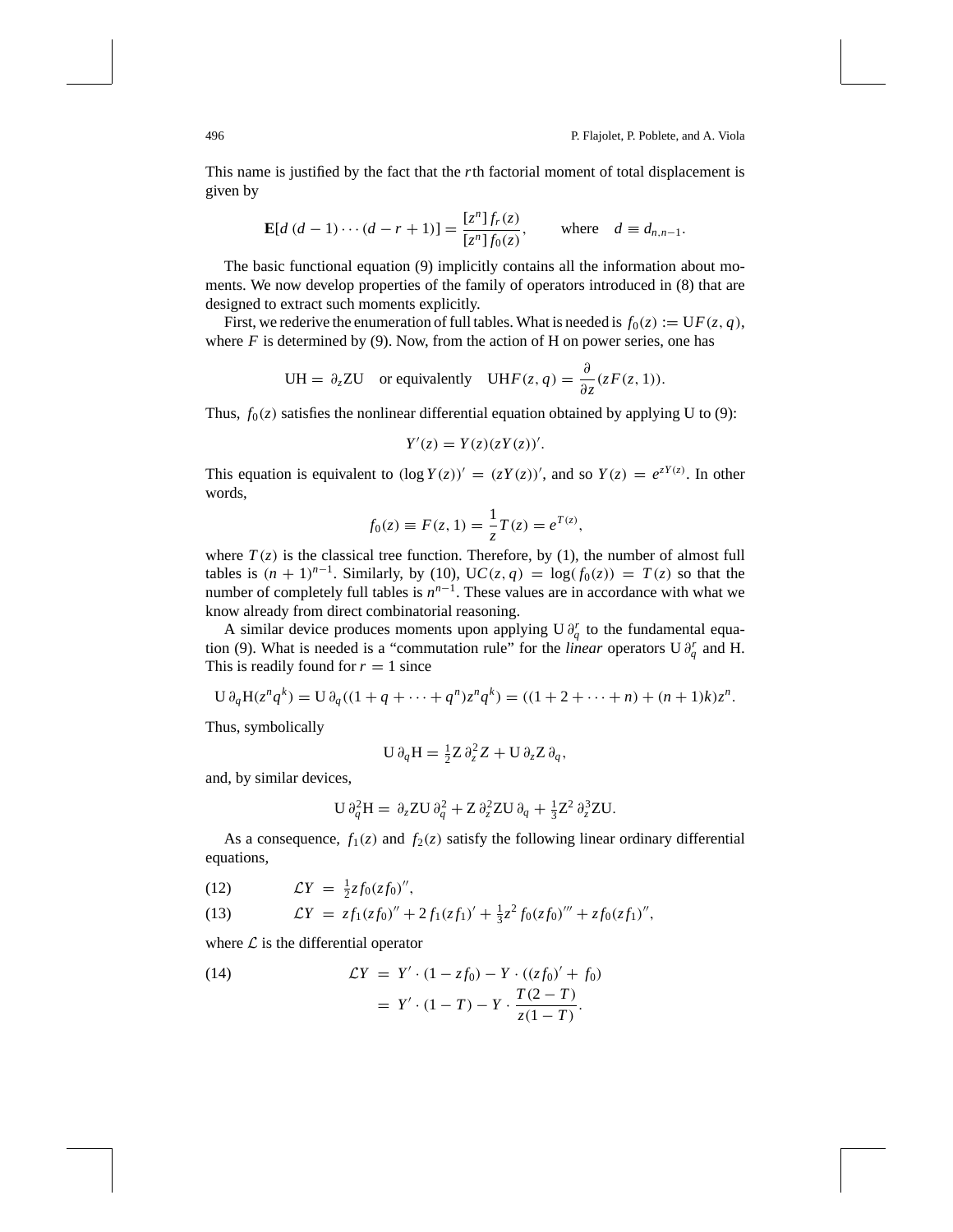The corresponding homogeneous ordinary differential equation,

$$
\mathcal{L}Y=0,
$$

admits the solution

$$
Y(z) = \frac{e^{T(z)}}{1 - T(z)}.
$$

The variation-of-constant method then applies to the inhomogeneous differential equations (12) and (13) that are both of the form

$$
\mathcal{L}Y(z)=R(z),
$$

and yields the solution

(15) 
$$
Y(z) = \frac{e^{T(z)}}{1 - T(z)} \int_0^z R(u)e^{-T(u)} du.
$$

The quantities appearing in these differential equations can be expressed as functions of *T*(*z*) alone since  $z = Te^{-T}$  and  $dz = (1 - T)e^{-T} dT$ . Thus the integrations needed in the variation-of-constant method all eventually reduce to integration of elementary functions for which decision procedures exist. We then obtain mechanically the generating functions of the first two moments for an almost full table. (This is, for instance, well within the capabilities of the computer algebra system Maple.)

LEMMA 3 (Almost Full Tables, Generating Functions for the Moments).

$$
zf_1(z) = \frac{1}{2} \frac{T^3(z)}{(1 - T(z))^2},
$$
  
\n
$$
zf_2(z) = \frac{1}{12} \frac{T(z)^4(24 - 11T(z) + 2T(z)^2)}{(1 - T(z))^5}.
$$

For a completely full table, the corresponding generating functions result from Lemma 3 and (10):

(16) 
$$
U \partial_q C(z, q) = \frac{f_1}{f_0} = \frac{1}{2} \frac{T^2}{(1 - T)^2},
$$

(17) 
$$
\qquad \qquad \mathrm{U}\,\partial_q^2 C(z,q) \;=\; \frac{f_2f_0 - f_1^2}{f_0^2} = \frac{1}{12} \frac{T^3(24 - 14T + 5T^2)}{(1 - T)^5}.
$$

Explicit expressions for the coefficients of functions appearing in (16) and (17) are then obtained from the expansions (2) and (4). Since  $T(z)$  satisfies the differential relation

$$
(Z \partial_z) T(z) = \frac{T(z)}{1 - T(z)},
$$

the class of functions

$$
\left\{ (Z \partial_z)^r \frac{1}{1-T} \right\}_{r=0}^{\infty}, \qquad \left\{ (Z \partial_z)^r \log \frac{1}{1-T} \right\}_{r=1}^{\infty},
$$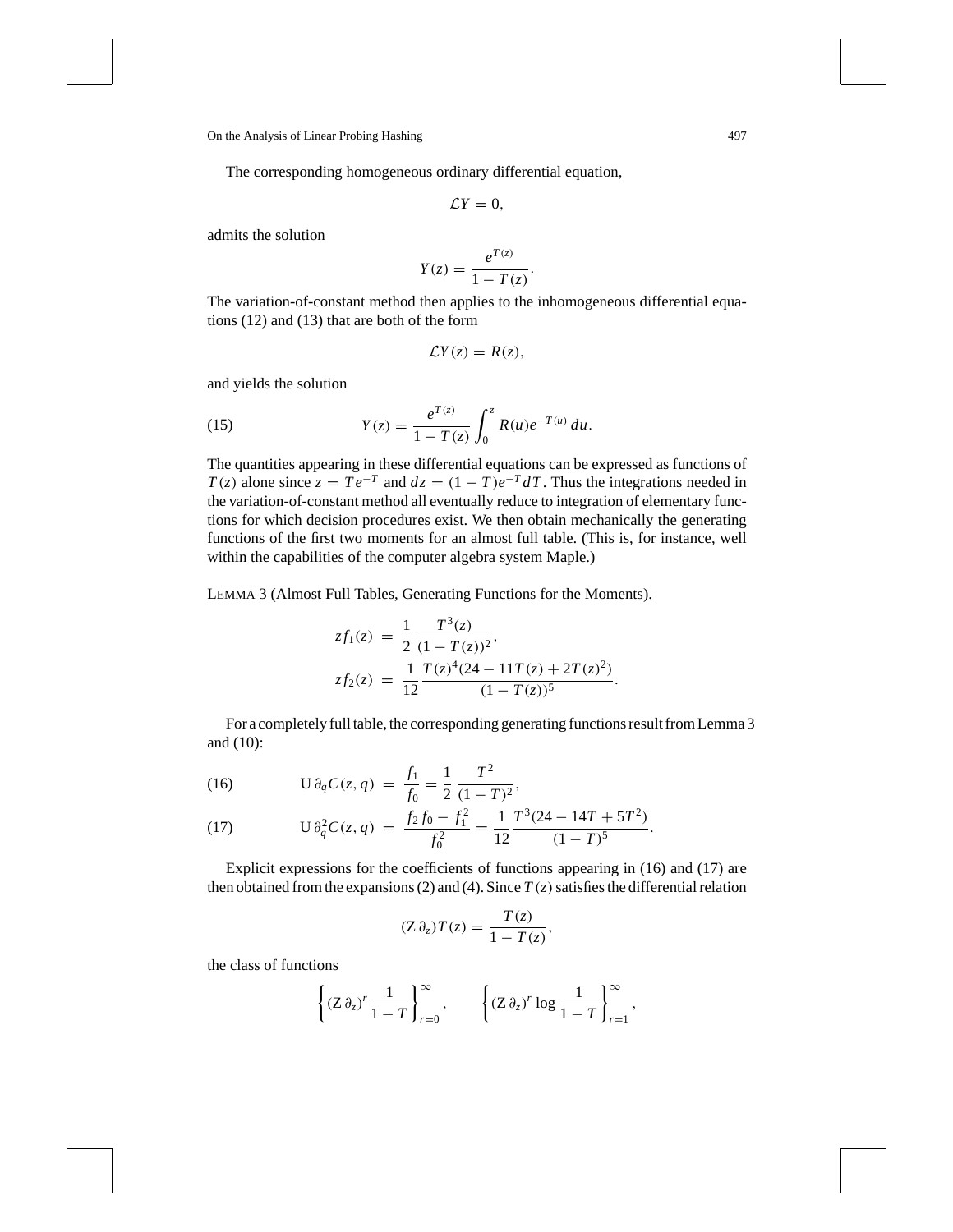spans a linear space that contains all the rational functions of the form  $A(T)/(1 - T)^r$ , with *A* a polynomial of degree  $\lt r$ . As a consequence, for any such rational function of *T* , there exists an expansion

(18) 
$$
[z^{n}] \frac{A(T(z))}{(1 - T(z))^{r}} = \frac{n^{n-1}}{n!} (U(n) + V(n) Q(n)),
$$

for some polynomials *U* and *V* that can be mechanically determined.

THEOREM 1 (Full Tables, Exact Form of Moments).

$$
\mathbf{E}[d_{n,n}] = \frac{n}{2}(Q(n) - 1),
$$
  
\n
$$
\mathbf{E}[d_{n,n}^2] = \frac{n}{12}(5n^2 + 4n - 1 - 8n Q(n)).
$$

Thanks to (3), singularity analysis applies directly to the solutions (16) and (17). (Alternatively, the explicit forms of Theorem 1 can be used in conjunction with (5).)

THEOREM 2 (Full Tables, Asymptotic Form of Moments).

$$
\mathbf{E}[d_{n,n}] = \frac{\sqrt{2\pi}}{4}n^{3/2} - \frac{2}{3}n + \frac{\sqrt{2\pi}}{48}n^{1/2} - \frac{2}{135} + O(n^{-1}),
$$
  

$$
\mathbf{Var}[d_{n,n}] = \frac{10 - 3\pi}{24}n^3 + \frac{16 - 3\pi}{144}n^2 + \frac{\sqrt{2\pi}}{135}n^{3/2} - \frac{\pi + 48}{576}n + O(n^{1/2}).
$$

2.3. *Limit Law*. Our goal in this subsection is to establish the existence of a limit distribution for the construction cost of almost full tables. As this limit distribution turns out not to be part of the set of classical continuous distributions, we first specify it precisely.

DEFINITION 1. The *Airy distribution* is the probability distribution of a random variable *X* with support on [0,  $+\infty$ ) that is uniquely determined by its moments,

$$
\mathbf{E}[X^r] = -\frac{\Gamma(-\frac{1}{2})}{\Gamma((3r-1)/2)} \,\Omega_r,
$$

where the basic constants  $\Omega_r$  are defined by the formal series expansion

$$
\sum_{r\geq 0} \Omega_r \frac{w^r}{r!} = -\frac{\Phi_{2/3}(w)}{\Phi_{-1/3}(w)},
$$

with

$$
\Phi_{\nu}(w) = 1 - (4\nu^2 - 1)\left(\frac{3w}{8}\right) + \frac{(4\nu^2 - 1)(4\nu^2 - 9)}{2!}\left(\frac{3w}{8}\right)^2 - \frac{(4\nu^2 - 1)(4\nu^2 - 9)(4\nu^2 - 25)}{3!}\left(\frac{3w}{8}\right)^3 + \cdots
$$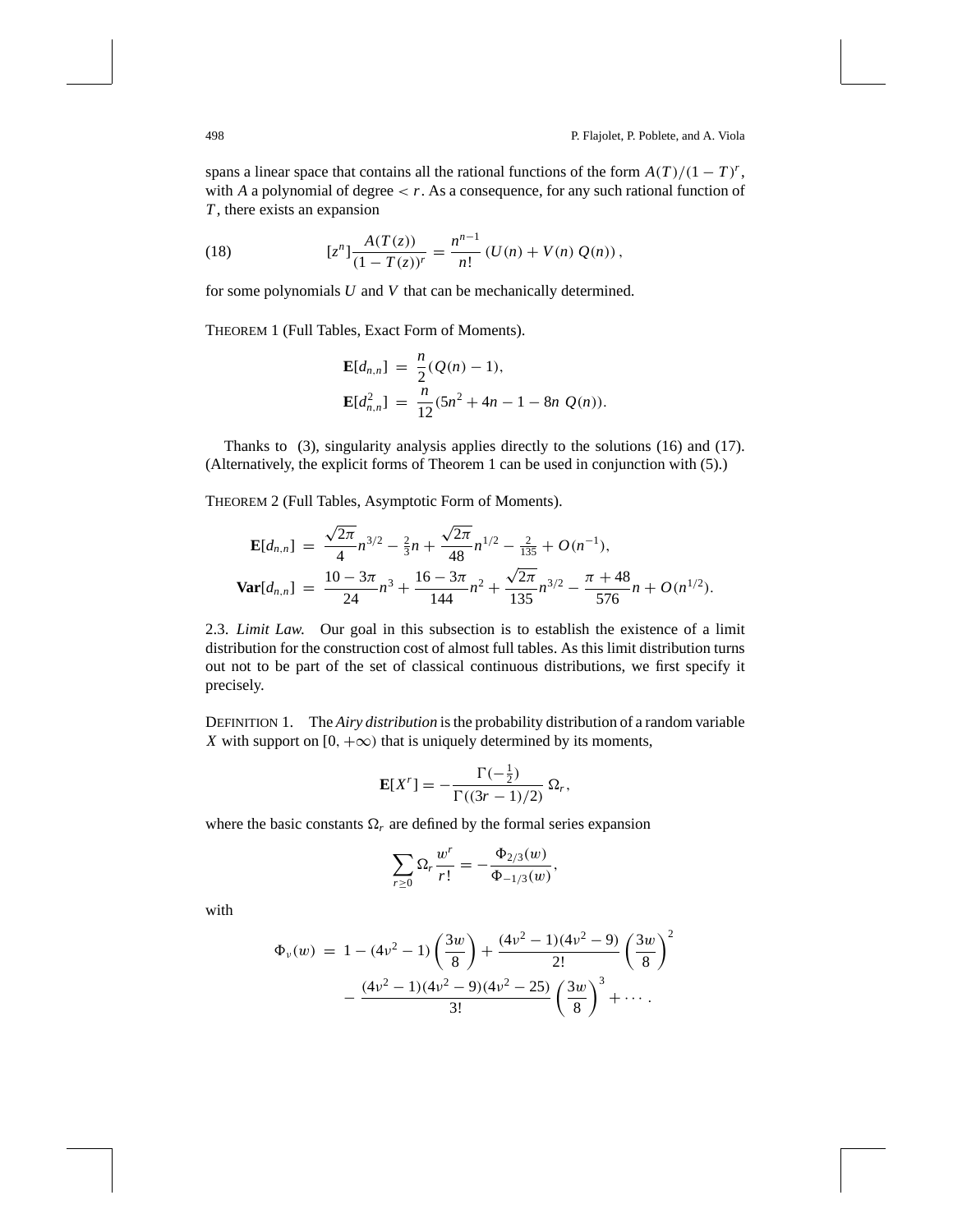Under various guises, the Airy distribution arises as a limit distribution in quite diverse contexts. Examples include the area under nonnegative random walks [29], [30] or path length in random trees [44], [45]; this limit law also relates to asymptotic estimates of connectivity in random graphs [49], [18]. At the end of this paper, we comment briefly on the combinatorics that underlies some of these connections. Our derivation here follows in spirit the approach of Louchard and Takács [29], [30], [44], [45], who also justified that the Airy distribution as defined here is indeed uniquely characterized by its moments.

We now examine in detail the process that yields the moments asymptotically and show how the Airy distribution arises from a recurrent determination of moments. A basic process similar to the one employed for the first two moments yields a general commutation rule for the H and ∂*<sup>q</sup>* operators

LEMMA 4.

(19) 
$$
U \partial_q^j H = \sum_{s=0}^j {j \choose s} \frac{1}{s+1} Z^s \partial_z^{s+1} Z U \partial_q^{j-s}.
$$

PROOF. The left-hand side applied to  $z^n q^k$  gives

$$
U \partial_q^j H(z^n q^k) = z^n U \partial_q^j \left( \sum_{i=0}^n q^i q^k \right).
$$

Then the Leibniz rule applied to the differentiation of products  $q^i q^k$  yields

$$
z^{n}U \partial_{q}^{j} \left( \sum_{i=0}^{n} q^{i} q^{k} \right) = z^{n} \sum_{i=0}^{n} \sum_{s=0}^{j} {j \choose s} i^{s} k^{j-s} = z^{n} \sum_{s=0}^{j} {j \choose s} \frac{1}{s+1} (n+1)^{s+1} k^{j-s}
$$

$$
= \sum_{s=0}^{j} {j \choose s} \frac{1}{s+1} Z^{s} \partial_{z}^{s+1} Z^{j} \partial_{q}^{j-s} (z^{n} q^{k}). \square
$$

From there, a differential equation for the *r*th factorial moment generating function *fr* is directly obtained by a combination of Leibniz's rule and of the commutation relation (19) applied to the fundamental equation (9):

(20) 
$$
\partial_z f_r(z) = \sum_{j=0}^r \sum_{s=0}^j \binom{r}{j} \binom{j}{s} \frac{1}{s+1} f_{r-j}(z) \cdot (\mathbf{Z}^s \partial_z^{s+1} \mathbf{Z} f_{j-s}(z)).
$$

The differential equation (20) that gives access to the *r*th moment is of the form

$$
\mathcal{L}Y(z)=R_r(z),
$$

where  $\mathcal L$  is the linear differential operator of (14). There,  $R_r(z)$  is exactly the right-hand side of (20) stripped of its terms that contain  $f_r(z)$ ,  $f'_r(z)$ , namely, the terms corresponding to  $(j, s) = (0, 0)$  and  $(j, s) = (r, 0)$ . By the variation-of-constant method, moments can then be pumped *ad libidinem*, and we have from (15)

(21) 
$$
f_r(z) = \frac{e^{T(z)}}{1 - T(z)} \int_0^z R_r(u) e^{-T(u)} du.
$$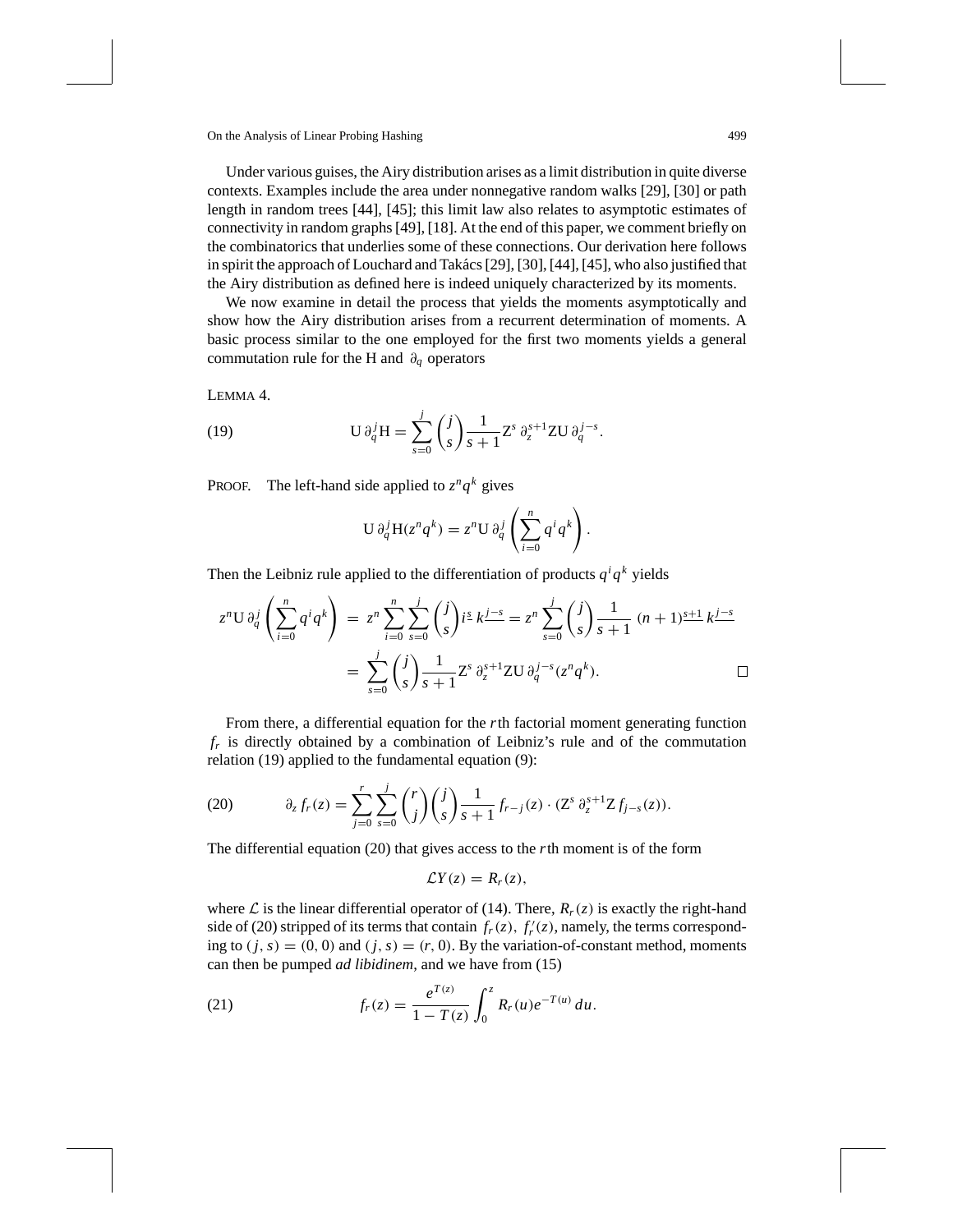For instance, we obtain automatically

$$
zf_1 = \frac{T^3}{2} \frac{1}{(1-T)^2},
$$
  
\n
$$
zf_2 = \frac{T^4}{12} \frac{24 - 11T + 2T^2}{(1-T)^5},
$$
  
\n
$$
zf_3 = \frac{T^4}{8} \frac{8 + 144T - 110T^2 + 63T^3 - 17T^4 + 2T^5}{(1-T)^8},
$$
  
\n
$$
\frac{10,800 + 64,560T - 60,072T^2 + 53,760T^3}{-26,865T^4 + 9140T^5 - 1750T^6 + 152T^7}.
$$

The success of the pumping method is obvious as regards asymptotic forms at least since conditions of singularity analysis are preserved under multiplication by rational functions of *T* and under integration. (In fact, there always exist exact rational forms in *T* , as shown by a more sophisticated argument, but this is immaterial here.) An asymptotic pattern clearly emerges:

$$
zf_1 \sim \frac{1}{2} \frac{1}{(1-T)^2},
$$
  $zf_2 \sim \frac{5}{4} \frac{1}{(1-T)^5},$   
 $zf_3 \sim \frac{45}{4} \frac{1}{(1-T)^8},$   $zf_4 \sim \frac{3315}{16} \frac{1}{(1-T)^1},$ 

where the approximations hold when  $z \to e^{-1}$ , that is to say  $T \to 1$ . The following lemma characterizes the dominant terms of  $f_r(z)$  precisely.

LEMMA 5. *The factorial moment generating functions satisfy, for*  $r \geq 1$ *,* 

(22) 
$$
zf_r(z) = \frac{C_r}{(1 - T(z))^{3r - 1}} (1 + O(1 - T))
$$

$$
= \frac{C_r}{(2(1 - ez))^{3r/2 - 1/2}} (1 + O((1 - ez)^{1/2})) \qquad (z \to e^{-1}),
$$

*where the constants Cr are determined by the nonlinear recurrence*

(23) 
$$
(3r-4)rC_{r-1} + \sum_{j=0}^{r} {r \choose j} C_j C_{r-j} - \delta_{r,0} = 0, \qquad C_0 = -1.
$$

PROOF. The property holds for  $r = 1, 2$  by Lemma 3. For general  $r$ , the variation-ofconstant formula (21) entails (by induction) that the singular behavior  $f<sub>r</sub>$  is of the form  $zf_r \sim C_r(1-T)^{-3r+1}$  as  $z \to e^{-1}$ , in accordance with (22). In other words, the  $\partial_z$ operator shifts a singular expansion by a factor of  $(1-T)^{-2}$  while the  $\partial_q$  operator shifts such an expansion by a factor of  $(1 - T)^{-3}$ .

The dominant contribution from (20) thus arises from the terms corresponding to *s* = 0 and (*j*, *s*) = (*r*, 1). As a consequence we have, as *z* →  $e^{-1}$ ,

$$
\partial_z f_r(1 - z f_0) - f_r \, \partial_z (z f_0) = \frac{r}{2} \, \partial_z^2 (z f_{r-1}) + \sum_{j=1}^{r-1} {r \choose j} f_{r-j} \, \partial_z (z f_j) + O((1 - T)^{-3r+1}).
$$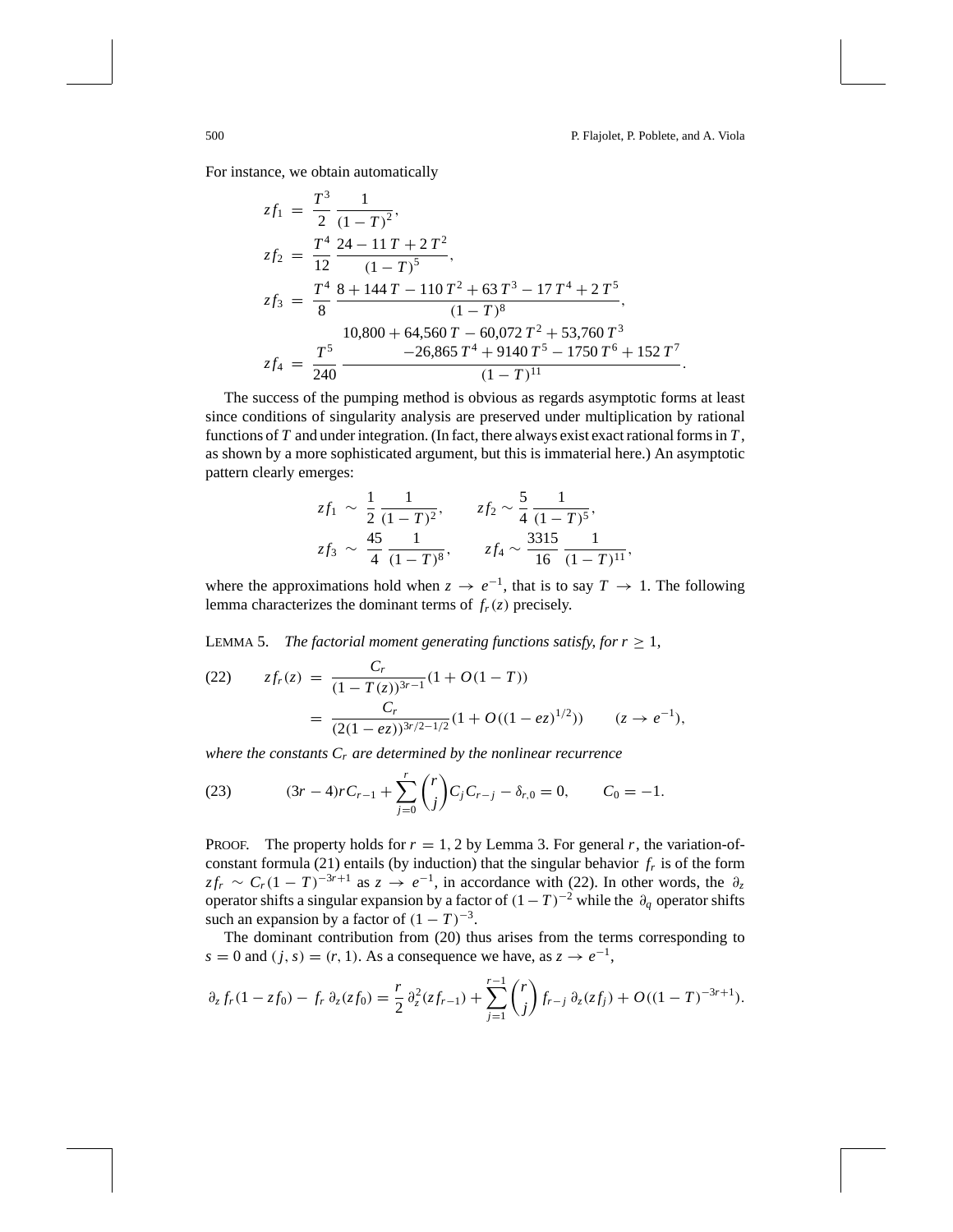Integration and multiplication of both sides by 2*z* yields the asymptotic relation

$$
2zf_r(1-zf_0)=rz\,\partial_z(zf_{r-1})+\sum_{j=1}^{r-1}\binom{r}{j}(zf_{r-j})(zf_j)+O((1-T)^{-3r+3}).
$$

The coefficients of the dominant terms involving  $(1 - T)^{-3r+2}$  can then be identified, and this provides a recursive determination of the coefficients *Cr*:

$$
2C_r = (3r - 4)rC_{r-1} + \sum_{j=1}^{r-1} {r \choose j} C_j C_{r-j}, \qquad r \ge 1.
$$

There, by a natural convention, we take  $C_0 = -1$  since  $f_0 = 1 - (1 - T)$  and it is singular components that count. This recurrence is equivalent to the one stated in (23). □

The constants *Cr* determine the dominant asymptotic form of the *moments* of the law of total displacement. Clearly, factorial moments and power moments are asymptotically equivalent, and, by singularity analysis, one has

(24) 
$$
\mu_n^{(r)} \equiv \mathbf{E}[(d_{n,n-1})^r] = \frac{2\sqrt{\pi}}{\Gamma((3r-1)/2)} C_r \left(\frac{n}{2}\right)^{3r/2} (1 + O(n^{-1/2})).
$$

In order to establish the Airy limit distribution property, it is then necessary to identify the coefficients in (24). We show that in fact  $C_r = \Omega_r$ , with  $\Omega_r$  the fundamental constants of Definition 1.

From (23), the quantities  $\gamma_r := C_r/r!$  satisfy a nonlinear recurrence

$$
(3r-4)\gamma_{r-1} + \sum_{j=0}^r \gamma_j \gamma_{r-j} - \delta_{r,0} = 0,
$$

so that the exponential generating function of the  $C_r$ ,  $\gamma(z) := \sum_{r \geq 0} C_r z^r / r!$ , itself satisfies a nonlinear first-order ODE of the Riccati type:

$$
3z^{2}\gamma'(z) - z\gamma(z) + \gamma(z)^{2} - 1 = 0.
$$

In a way, this basic equation is a "reduced image" of the fundamental differencedifferential equation when only dominant singular parts are retained. Now, it is known that Riccati equations are reducible to linear second-order ODEs: set  $\gamma(z) = 3z^2g'(z)/g(z)$ , so that

(25) 
$$
9z^4g''(z) + 15z^3g'(z) - g(z) = 0.
$$

From there, the connection with Bessel functions is easy to establish and a computer algebra system like Maple provides valuable hints. Some care is however needed due to the multivalued character of Bessel functions of nonintegral order, so that we provide some detail.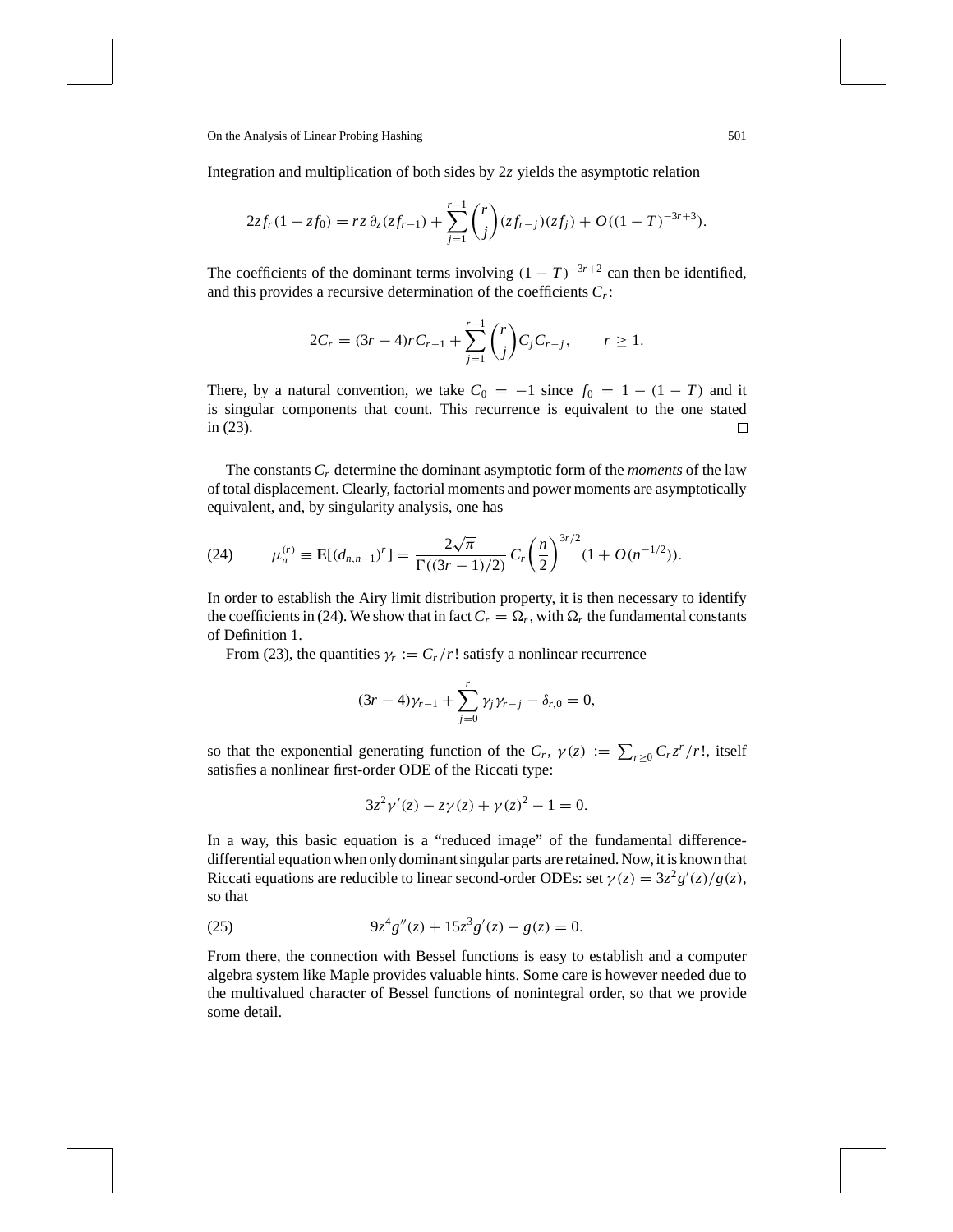The "modified" Bessel functions are defined by

$$
\begin{cases}\nI_{\nu}(z) = \left(\frac{z}{2}\right)^{\nu} \sum_{k=0}^{\infty} \frac{(z^2/4)^k}{k! \Gamma(\nu+k+1)} \\
K_{\nu}(z) = \frac{\pi}{2 \sin \nu \pi} (I_{-\nu}(z) - I_{\nu}(z)),\n\end{cases}
$$

and, for nonintegral  $\nu$ , they form of basis of solutions to the Bessel equation

(26) 
$$
z^2 \frac{d^2 w}{dz^2} + z \frac{dw}{dz} - (z^2 + v^2)w = 0.
$$

One can then simply match (25) with (26) and verify that the general solution to (25) is

$$
g(z) = z^{-1/3} \left( \lambda_1 K_{-1/3} \left( \frac{1}{3z} \right) + \lambda_2 I_{-1/3} \left( \frac{1}{3z} \right) \right).
$$

A simple computation then shows that the general solution of the original Riccati equation is

(27) 
$$
\gamma^{\langle \lambda \rangle}(z) = -\frac{I_{2/3}(1/3z) - \lambda K_{2/3}(1/3z)}{I_{-1/3}(1/3z) + \lambda K_{-1/3}(1/3z)}.
$$

For determinacy, we restrict (27) to the complex *z*-plane slit along  $(-\infty, 0)$ .

We note at this stage that Bessel functions of order a multiple of one-third are related to the classical Airy functions that are defined as solutions to the linear differential equation  $w'' - zw = 0$ . In particular, one has

$$
Ai(z) = \frac{1}{\pi} \int_0^\infty \cos(\frac{1}{3}t^3 + zt)dt
$$
  
= 
$$
\frac{1}{\pi} \left(\frac{z}{3}\right)^{1/2} K_{1/3} \left(\frac{2z^{3/2}}{3}\right).
$$

This (and other connections) justify our choice of naming the distribution of Definition 1 the Airy distribution.

Obviously, the  $\gamma^{(\lambda)}(z)$  as obtained in (27) are nonanalytic at zero. Then (27) is to be taken in the sense that the divergent (formal) series  $\gamma^{(\lambda)}(z)$  represents asymptotically the right-hand side as  $z \to 0^+$ . However, asymptotic expansions of Bessel functions are well known: with  $\mu = 4v^2$ , we have, as the variable *y* tends to  $+\infty$ ,

$$
\frac{(28)}{I_{\nu}(y)} \sim \frac{e^y}{\sqrt{2\pi y}} \left(1 - \frac{\mu - 1}{8y} + \frac{(\mu - 1)(\mu - 9)}{2! (8y)^2} - \frac{(\mu - 1)(\mu - 9)(\mu - 25)}{3! (8y)^3} + \cdots \right),
$$

while each  $K_{\nu}(y) = O(e^{-y})$  is exponentially small. Thus, the asymptotic expansions of all the  $\gamma^{(\lambda)}(z)$  in the scale  $\{z^m\}$  coincide, and we may as well take  $\gamma(z) = \gamma^{(0)}(z)$ . In other words, the *Cr* are generated as coefficients in the asymptotic expansion,

(29) 
$$
-\frac{I_{2/3}(1/3z)}{I_{-1/3}(1/3z)} \sim \sum_{r=0}^{\infty} C_r \frac{z^r}{r!} \qquad (z \to 0^+).
$$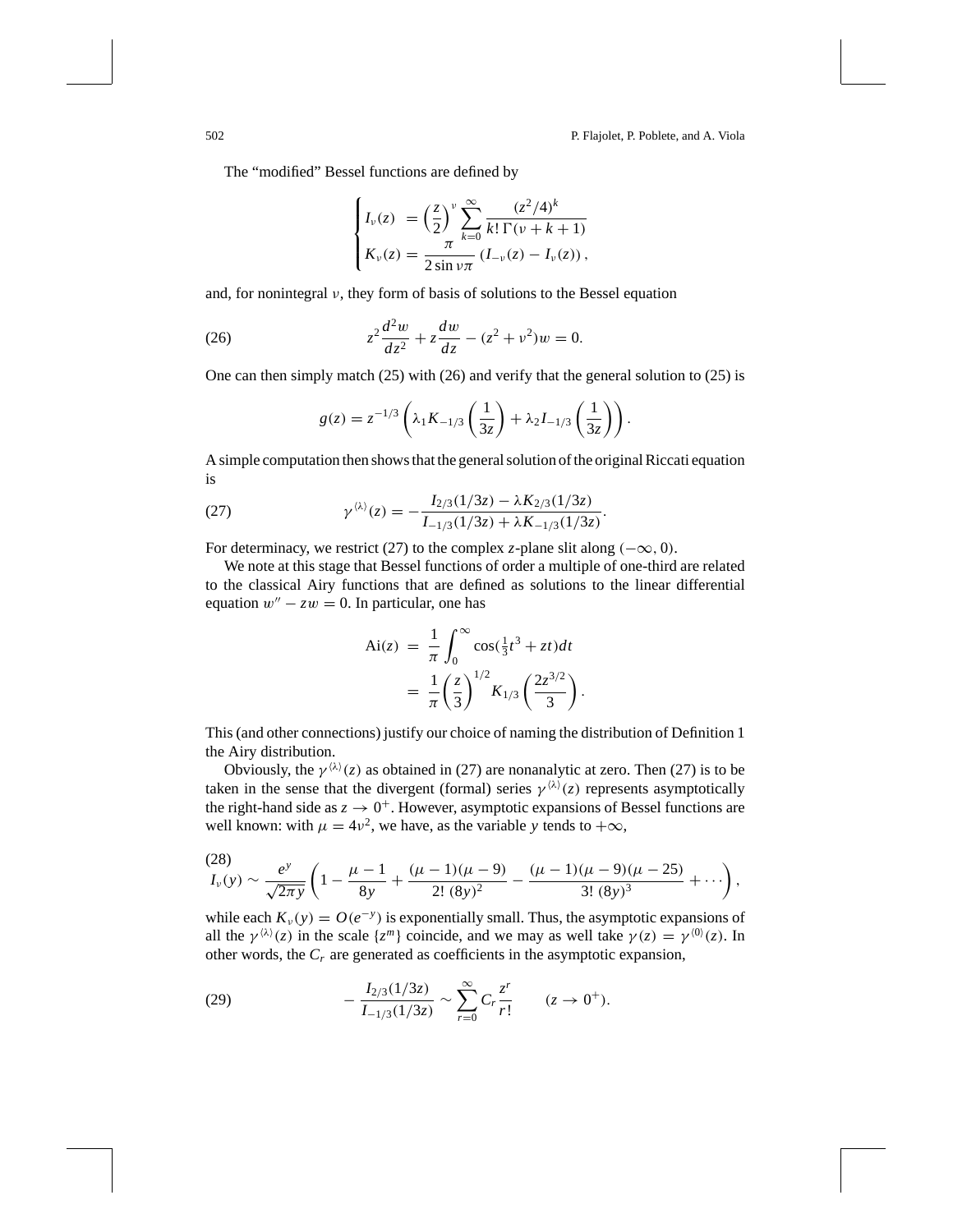**Table 1.** The Airy constants  $\Omega_r$  and their various normalizations:  $\omega_r = \Omega_r / r!$ ,  $\omega_r^* = 2^{2r-1} \Omega_r / r!$ ,  $\mu^{(r)} =$  $-\Omega_r \Gamma(-\frac{1}{2})/\Gamma((3r-1)/2)$ . (The  $\mu^{(r)}$  are the moments of the Airy distribution.)

| $\Omega_r$       |                |                | $\frac{45}{4}$         | $\frac{3315}{16}$  | 25,425                           | 18,635,625<br>64       | 18,592,875                           | 403, 839, 930, 375<br>256     |
|------------------|----------------|----------------|------------------------|--------------------|----------------------------------|------------------------|--------------------------------------|-------------------------------|
| $\omega_r$       | $\overline{a}$ |                | $\frac{15}{8}$         | $\frac{1105}{128}$ | $\frac{1695}{32}$                | $\frac{414,125}{1024}$ | $\frac{59,025}{16}$                  | 1,282,031,525<br>32,768       |
| $\omega^{\star}$ |                |                | 60                     | 1105               | 27,120                           | 828,250                | 30,220,800                           | 1,282,031,525                 |
| $\mu^{(r)}$      | $\sqrt{\pi}$   | $\frac{10}{3}$ | $rac{15}{4}\sqrt{\pi}$ | $\frac{884}{63}$   | $\frac{565}{32}$<br>$\sqrt{\pi}$ | $\frac{662,600}{9009}$ | $\frac{19,675}{192}$<br>$\sqrt{\pi}$ | 4, 102, 500, 880<br>8,729,721 |

From (28) and (29), we thus obtain a purely algebraic and explicit specification of  $\gamma(z)$  as a quotient of two divergent hypergeometric series (of the  ${}_2F_0$  type) that matches exactly the definition of the Airy distribution, with  $C_r = \Omega_r$ . This characterizes the distribution of construction cost in almost full hash tables.

THEOREM 3 (Limit Law for Full Tables). *For almost full tables*, *the distribution of the random variable*  $d_{n,n-1}/(n/2)^{3/2}$  *converges to the Airy distribution, in the sense that, pointwise for each x*,

$$
\Pr\left\{\frac{d_{n,n-1}}{(n/2)^{3/2}} \le x\right\} \to \Pr\{X \le x\} \qquad (n \to \infty),
$$

*where X is Airy distributed in the sense of Definition* 1. *The same property holds for completely full tables and the random variable*  $d_{n,n}/(n/2)^{3/2}$ *.* 

(The property for full tables results from the fact that  $d_{n,n}$  has the same distribution as  $d_{n,n-1} + U_n$ , where  $U_n$  is uniform over [0 . . *n* − 1].)

Initial values of the Airy constants are given in Table 1. The normalized constants  $\omega_r^* = 2^{2r-1}\Omega_r/r!$  turn out to be integers for  $r \ge 1$ . This interesting sequence starts like

1, 5, 60, 1105, 27120, 828250, 30220800, 1282031525, 61999046400, 3366961243750, 202903221120000, 13437880555850250, 970217083619328000, 75849500508999712500, 6383483988812390400000, 575440151532675686278125, 55318762960656722780160000,

and we propose calling it the Wright–Louchard–Takács sequence (see the remarks above and our conclusion). It is however *not* to be found in Sloane and Plouffe's *Encyclopedia of Integer Sequences* [41]. The variance of the Airy distribution is

$$
\frac{10}{3} - \pi = 0.19174\,06797\,43540\ldots
$$

and the appearance of this magic value in a variance expression may be taken as a good indication of the possible occurrence of the Airy distribution.

**3. Sparse Tables.** In this section we analyze sparse tables, where the filling ratio defined as  $\alpha = n/m$  is fixed and bounded away from one. The behavior of such tables turns out to be much more tame than that of full tables discussed in the previous section.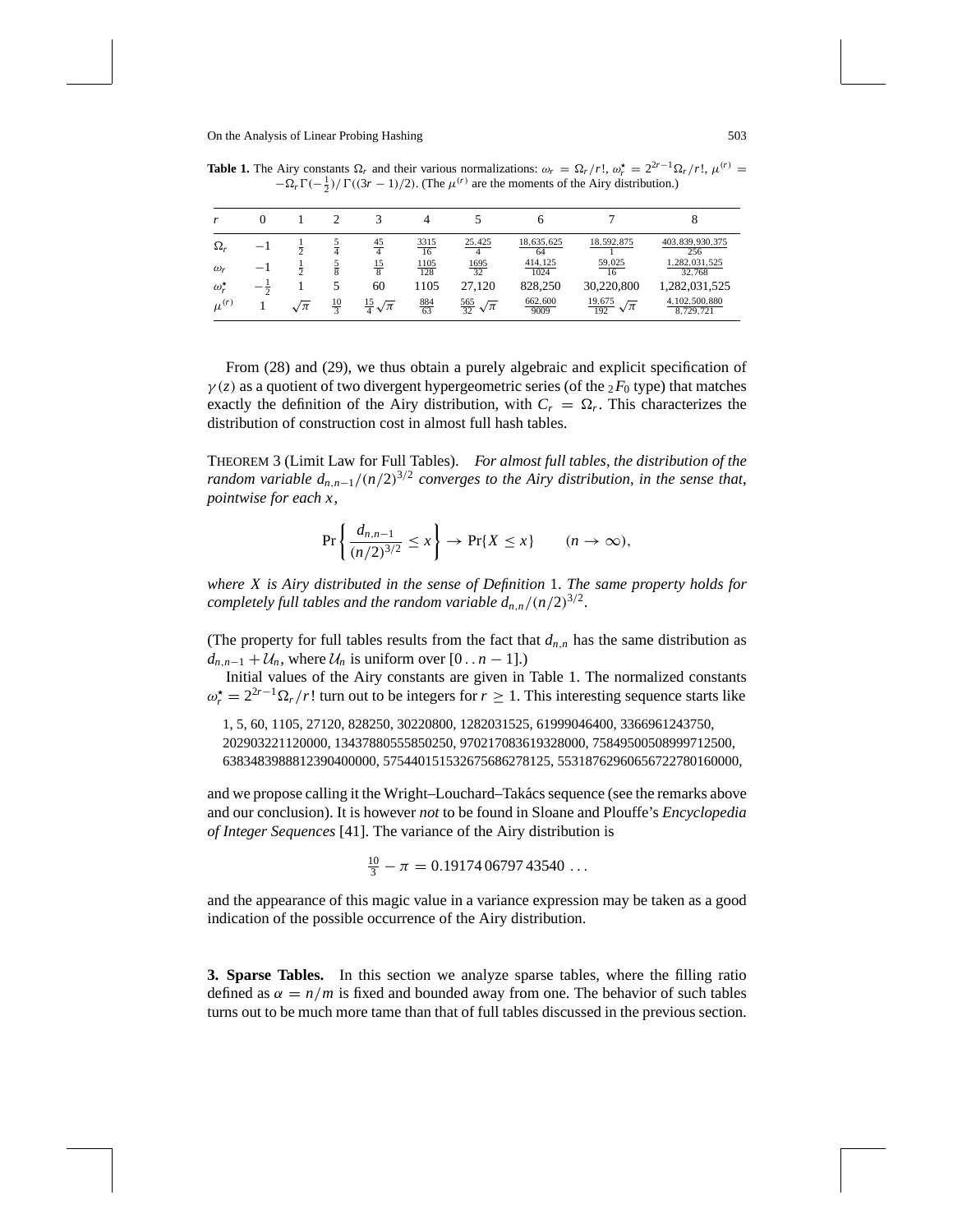3.1. *Combinatorial Analysis*. As seen at the beginning of Section 2, a simple circular symmetry argument enables us to restrict attention to tables whose last location is empty. Such a table then decomposes as a labeled product of  $m - n$  clusters (sometimes also figuratively called "islands") that are, up to relabeling, almost full tables. Note that a cluster may well have size 0, in which case it comprises only one unoccupied cell. For instance, the table

is, up to relabeling, a sequence of six almost full tables of respective sizes 0, 4, 0, 2, 1, 2.

Define the generating function  $H_{m,n}(q)$  that counts the number of ways of creating a nonfull table of length *m* and size *n* (the rightmost location is empty) with *q* marking the total displacement. The construction cost (or total displacement) of partial tables is inherited additively from component clusters. Therefore, the total displacement in partial tables of parameter (*m*, *n*) has generating function

$$
H_{m,n}(q) = n! [zn] F(z,q){m-n}.
$$

The number of tables of length *m*, size *n*, with the last location empty is then

$$
H_{m,n}(1) = n! [zn] f0(z)m-n = n! [zm] T (z)m-n,
$$

a quantity that, by virtue of (1), equals  $(m - n)m^{n-1}$ , in agreement with the circular symmetry argument. The probability generating function of the total displacement  $d_{m,n}$ is then

$$
\frac{H_{m,n}(q)}{H_{m,n}(1)} = \frac{n!}{(m-n)m^{n-1}} [z^n] F(z,q)^{m-n}.
$$

3.2. *Moments*. The generating functions for sparse tables admit power forms that lend themselves nicely to differentiation. In this way, moment generating functions are obtained immediately from the corresponding computation for full tables.

The analysis still relies on the functions  $f_r = U \partial_q^r F$  introduced in (11). We have

$$
U \partial_q F(z, q)^{m-n} = (m-n) f_0^{m-n-1} f_1,
$$
  
\n
$$
U \partial_q^2 F(z, q)^{m-n} = (m-n)(m-n-1) f_0^{m-n-2} f_1^2 + (m-n) f_0^{m-n-1} f_2.
$$

The values of  $zf_0, zf_1, zf_2$  are known from Section 2, and are expressible in terms of  $T = T(z)$  alone; this gives for instance,

$$
\frac{n!}{(m-n)m^{n-1}}[z^n]\mathrm{U}\partial_q F(z,q)^{m-n} = \frac{n!}{m^{n-1}}[z^m]\frac{1}{2}\frac{T(z)^{m-n+2}}{(1-T(z))^2}.
$$

What is required at this point in order to obtain explicit forms is a method for coefficient extraction,

(30) 
$$
[z^{m}] T(z)^{m-n} \frac{A(T(z))}{(1 - T(z))^{r}},
$$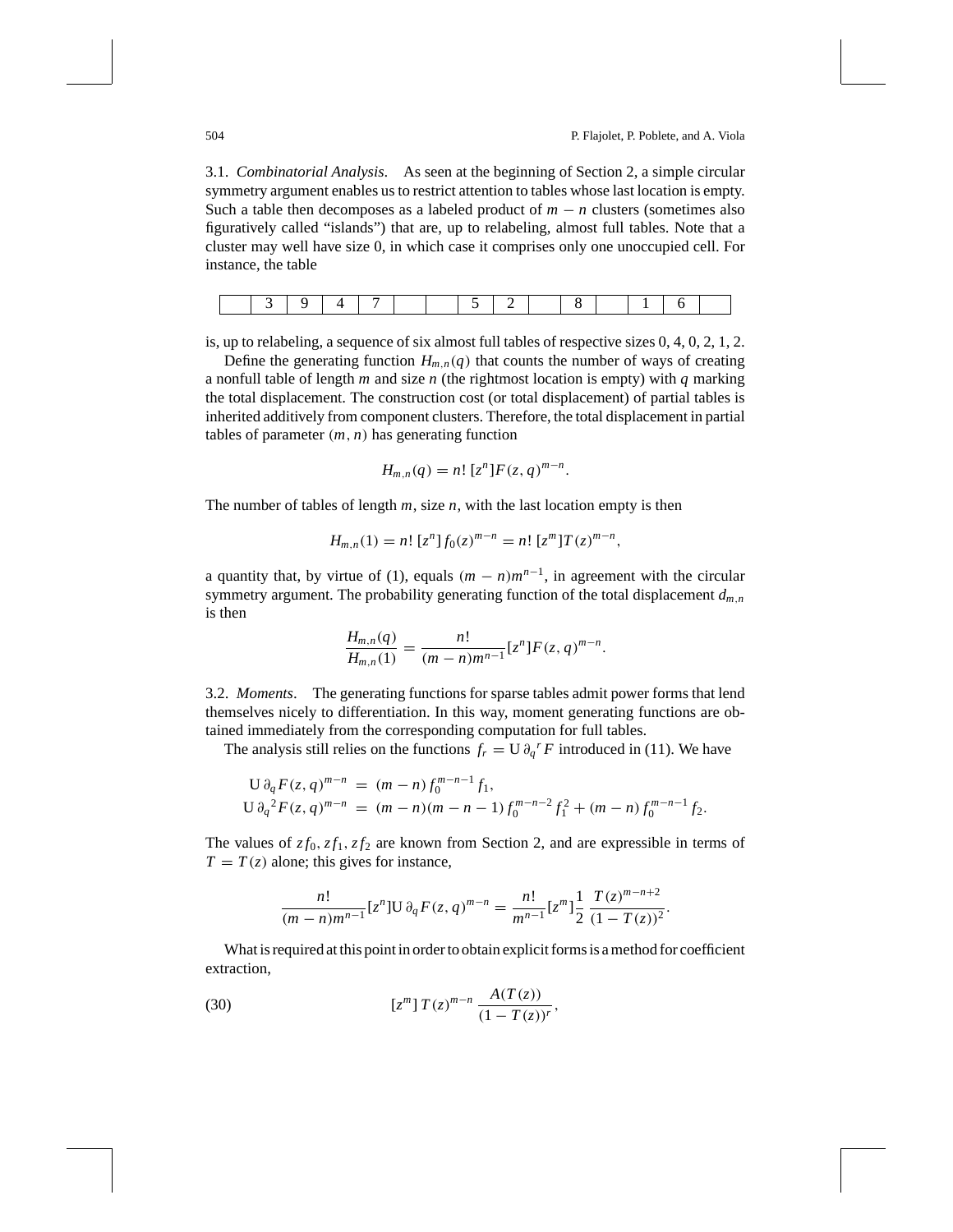where  $A$  is a polynomial of degree  $\langle r \rangle$ . For computational purposes, it is convenient to introduce the change of variables in Cauchy coefficient integrals that underlies Lagrange inversion:

(31) 
$$
[z^m]\lambda(T(z)) = \frac{1}{2i\pi} \int \lambda(T(z)) \frac{dz}{z^{m+1}}
$$

$$
= \frac{1}{2i\pi} \int \lambda(T)(1-T)e^{-T} \frac{dT}{(Te^{-T})^{m+1}}
$$

$$
= [t^m]e^{mt}(1-t)\lambda(t).
$$

(Small contours around zero are understood in this derivation, and this shortcut is of course logically equivalent to Lagrange–Bürmann inversion.)

Then the application of (32) to (30) yields

$$
[zm]Tm-n \frac{A(T)}{(1-T)r} = [tn]emt \frac{A(t)}{(1-t)r-1}.
$$

This is close to the form (6) of the generating function of  $Q_0(m, n)$ . Now, an argument similar to the one used in (18) for full tables applies. The linear space spanned by

$$
\left\{ \left( t \frac{d}{dt} \right)^r \frac{e^{mt}}{1-t} \right\}_{r=0}^{\infty} \cup \{ e^{mt} \}
$$

contains all the rational functions of the form  $e^{mt} A(t)/(1-t)^{r-1}$ . Thus, there exist polynomials *U* and *V* such that

$$
[z^m]T^{m-n}\frac{A(T)}{(1-T)^r} = \frac{m^n}{n!}(U(m,n) + V(m,n)Q_0(m,n)).
$$

The computation is again purely mechanical. It can be recast in terms of  $Q_0(m, n-1)$ since  $Q_0(m, n) = 1 + (m/n)Q_0(m, n - 1)$ , and the forms so obtained are consistent with those for full tables (Theorem 1).

THEOREM 4 (Sparse Tables, Exact Form of Moments).

$$
\mathbf{E}[d_{m,n}] = \frac{n}{2} (Q_0(m, n-1) - 1),
$$
  
\n
$$
\mathbf{E}[d_{m,n}^2] = \frac{n}{12} ((m-n)^3 + (n+3)(m-n)^2 + (8n+1)(m-n) + 5n^2 + 4n - 1 - ((m-n)^3 + 4(m-n)^2 + (6n+3)(m-n) + 8n) Q_0(m, n-1)).
$$

The approximation formula (7) then produces the asymptotic form of the first moment and of the variance of an  $\alpha$ -sparse table.

THEOREM 5 (Sparse Tables, Asymptotic Form of Moments).

$$
\mathbf{E}[d_{m,n}] = \frac{\alpha}{2(1-\alpha)}n - \frac{\alpha}{2(1-\alpha)^3} + O(n^{-1}),
$$
  

$$
\mathbf{Var}[d_{m,n}] = \frac{6\alpha - 6\alpha^2 + 4\alpha^3 - \alpha^4}{12(1-\alpha)^4}n - \frac{6\alpha^3 + 24\alpha^2 + 6\alpha}{12(1-\alpha)^6} + O(n^{-1}).
$$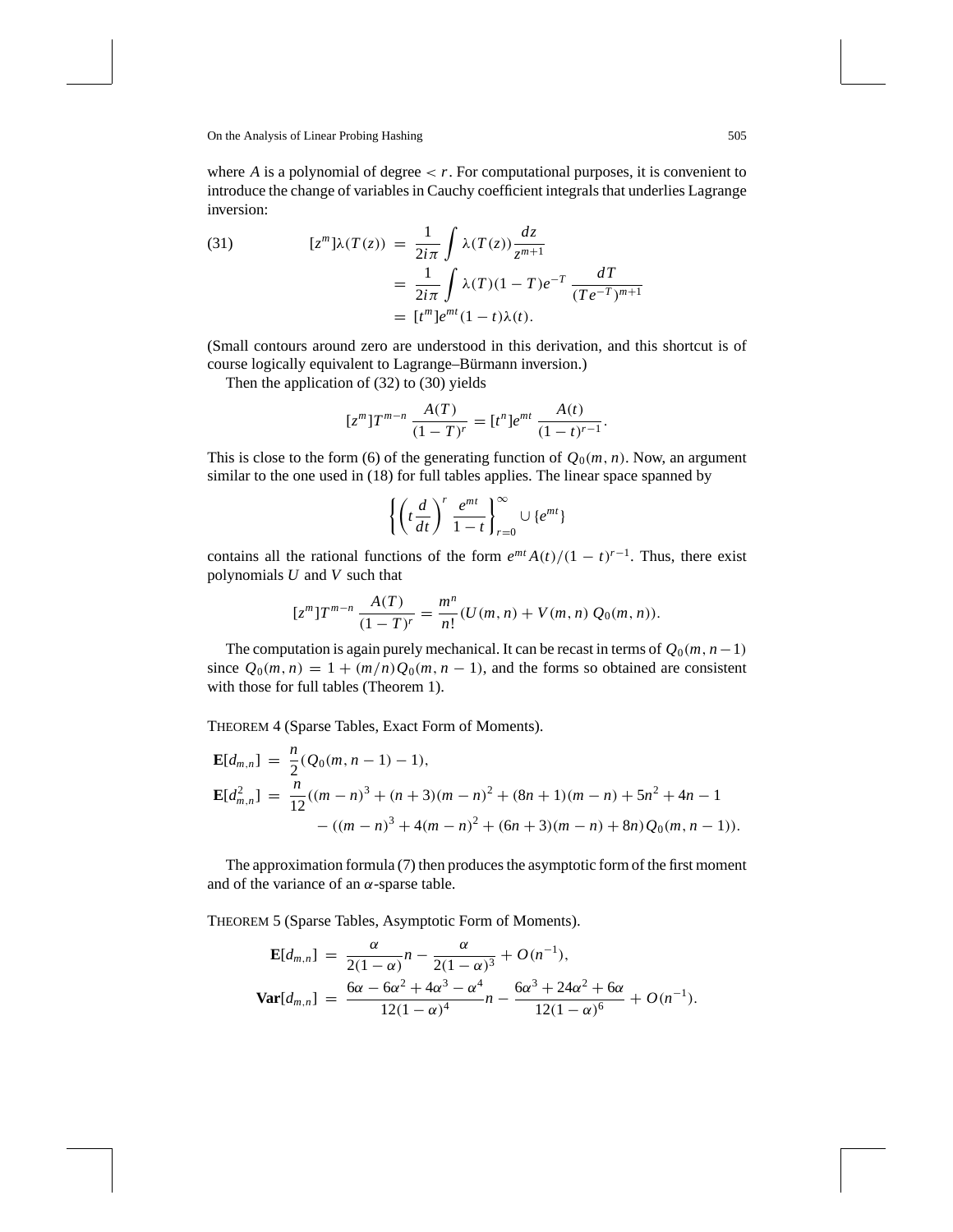3.3. *Limit Law*. In this subsection we estimate the distribution of total displacement in sparse tables, when *m*, *n* tend to infinity in such a way that the filling ratio  $\alpha = n/m$ remains constant. We thus fix α throughout and assume  $0 < α < 1$ . The mean  $\mu_n$  and the variance  $\sigma_n^2$  of the distribution are in this case both  $O(n)$  and their precise form has been given by the last two theorems.

The limit law is approached here by characteristic functions rather than by moments as was done in the case of full tables. Indeed, cancellations already present in the variance preclude a moment approach. On the other hand, the power form of the involved generating functions suggests an appeal to the saddle point method applied to Cauchy coefficient integrals, this in order to estimate characteristic functions. Some care is however needed since  $F(z, q)$  is sharply nonanalytic at  $q = 1$ . The analysis proceeds by a (delicate) perturbation of the (easy) saddle point estimates of the univariate problem of counting sparse tables, namely  $[z^n]F(z, 1)^{m-n}$ .

THEOREM 6 (Limit Law for Sparse Tables). *The limit law of total displacement dm*,*<sup>n</sup> in tables with filling ratio*  $\alpha = n/m$  *that satisfies*  $\alpha < 1$  *is asymptotically Gaussian, as*  $n \rightarrow \infty$ ,

$$
\Pr\left\{\frac{d_{m,n}-\mu_n}{\sigma_n}\leq x\right\}\to\frac{1}{\sqrt{2\pi}}\int_{-\infty}^x e^{-s^2/2}\,ds,
$$

*where*  $\mu_n = \mathbf{E}[d_{m,n}]$  *is the mean of the distribution and*  $\sigma_n$  *defined by*  $\sigma_n^2 = \mathbf{Var}[d_{m,n}]$ *is the standard deviation*, *as given by Theorems* 4 *and* 5.

PROOF. By Lévy's continuity theorem, it is sufficient to consider the characteristic function of the standardized distribution (centered around its mean and scaled by its standard deviation), that is,

$$
\varphi_n^*(t) = \frac{1}{[z^n]F(z,1)^{m-n}} (e^{-it\mu_n/\sigma_n}[z^n]F(z,e^{it/\sigma_n})^{m-n}),
$$

and prove that it converges pointwise for any fixed *t* to the characteristic function of a standard normal variate,

$$
\varphi_n^{\star}(t) \to e^{-t^2/2}.
$$

Since  $\sigma_n = O(\sqrt{n})$ , we analyze instead the closely related quantity

(33) 
$$
h_n(t) := [z^n] F(z, e^{it/\sqrt{n}})^{m-n}
$$
 so that 
$$
\frac{h_n(t)}{h_n(0)} = e^{it\mu_n/\sqrt{n}} \varphi^{\star} \left( \frac{\sigma_n t}{\sqrt{n}} \right).
$$

The analysis of large coefficients in large powers of generating functions is known, in the univariate case at least, to be amenable to the saddle point method; see [3], [8]–[10], and [33]. We start by briefly reviewing the case  $t = 0$  that corresponds to a univariate problem expressed by the "unperturbed" integral,

(34) 
$$
[z^{n}]F(z, 1) = \frac{1}{2i\pi} \int F(z, 1)^{m-n} \frac{dz}{z^{n+1}}.
$$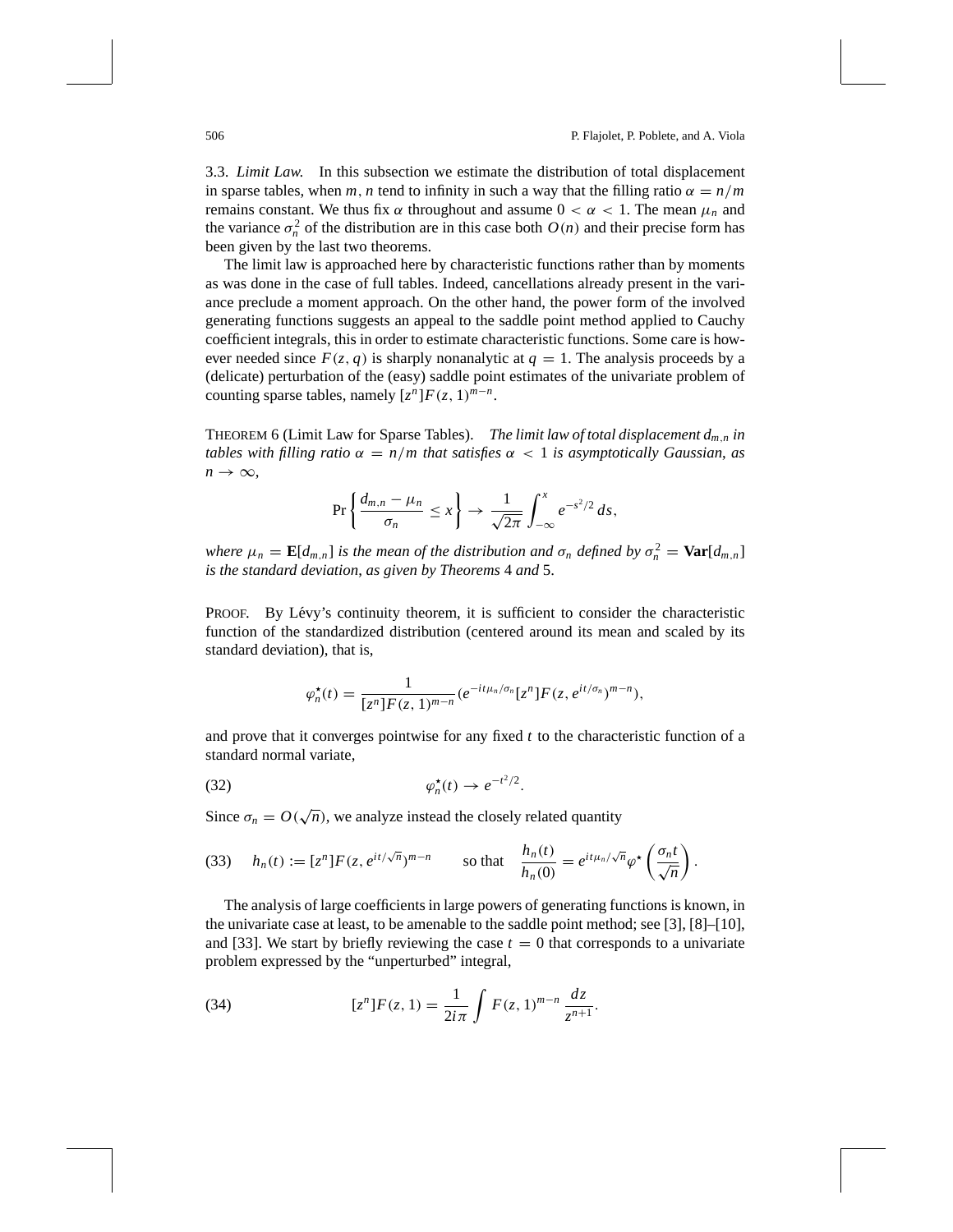By a standard argument, such an integral (34) involving large powers is precisely of the type amenable to saddle point analysis. Here, we have  $F(z, 1) = f_0(z) = T(z)/z$ , and the saddle point equation is

$$
\frac{d}{dz}\left((m-n)f_0(z)-n\log z\right)=0,
$$

which has a unique positive root between 0 and  $e^{-1}$  at  $\zeta = \alpha e^{-\alpha}$ . At that point, one has additionally  $T(\zeta) = \alpha$  and  $f_0(\zeta) = e^{\alpha}$ .

The classical saddle point analysis is based on integration on the circle  $|z| = \zeta$  together with the fact that only a small sector of amplitude  $\delta$  around  $\zeta$  dictates the asymptotic contribution of the integral in (34). One should take  $n\delta^2 \to \infty$  and  $n\delta^3 \to 0$ , for instance,  $\delta = n^{-0.4}$  is suitable, a choice that we fix here. Then a local expansion reduces asymptotically and up to normalization the integral to be evaluated to a complete integral of  $e^{-w^2/2}$ .

Now, the strategy for evaluating the integral in (33) consists in adopting the same integration contour  $|z| = \zeta$  as in the unperturbed case (34). The perturbation introduced in (33) by  $q = e^{it/\sqrt{n}}$  must then be quantified precisely. It turns out that concentration in a sector of amplitude  $\delta = n^{-0.4}$  still holds as the maximum of the integrand's modulus on the contour only gets displaced by a much smaller amount, namely  $O(n^{-0.5})$ . Local expansions near the real axis then provide the asymptotic form of  $h_n(t)$ , from which the Gaussian law eventually results.

First, we establish globally that the geometry of  $F(z, q)$  on  $|z| = \zeta$  does not differ much from that of  $F(z, 1)$  when  $q = e^{i\theta}$  and  $\theta$  lies in a suitably restricted interval around zero. The derivatives

$$
f_r(z) = \frac{\partial^r}{\partial q^r} F(z, q) \bigg|_{q=1}
$$

exist as formal power series in *z* that are furthermore analytic in  $|z| < e^{-1}$ . Also, since the total displacement parameter on an object of size *n* is always at most  $n^2$ , we have

$$
\left(q\frac{\partial}{\partial q}\right)^r F(z,q)\Big|_{q=1} \ll \left(z\frac{\partial}{\partial z}\right)^{2r} F(z,1),
$$

where  $\ll$  indicates here coefficientwise dominance between power series with nonnegative coefficients. It results that  $F(z, e^{i\theta})$  is in fact an infinitely differentiable function of  $\theta$  for all fixed *z* inside the disk  $|z| < e^{-1}$ . (Construct formal derivatives whose analytic existence is guaranteed by the domination property and then recover  $F(z, e^{i\theta})$  by repeated integration.) In particular, Taylor's formula with remainder, when applied to  $F(z, e^{i\theta})$ , with *z* treated as a parameter, yields

(35) 
$$
F(z, e^{i\theta}) = f_0(z) + i\theta f_1(z) - \frac{\theta^2}{2} (f_2(z) + f_1(z)) + \frac{1}{3!} \int_0^{\theta} (\theta - u)^2 \frac{\partial^3}{\partial u^3} F(z, e^{iu}) du.
$$

The last term is  $O(\theta^3)$  and this estimate holds uniformly with respect to *z*, for *z* in any subdisk of  $|z| < e^{-1}$ , since, by coefficient dominance again, the third partial derivative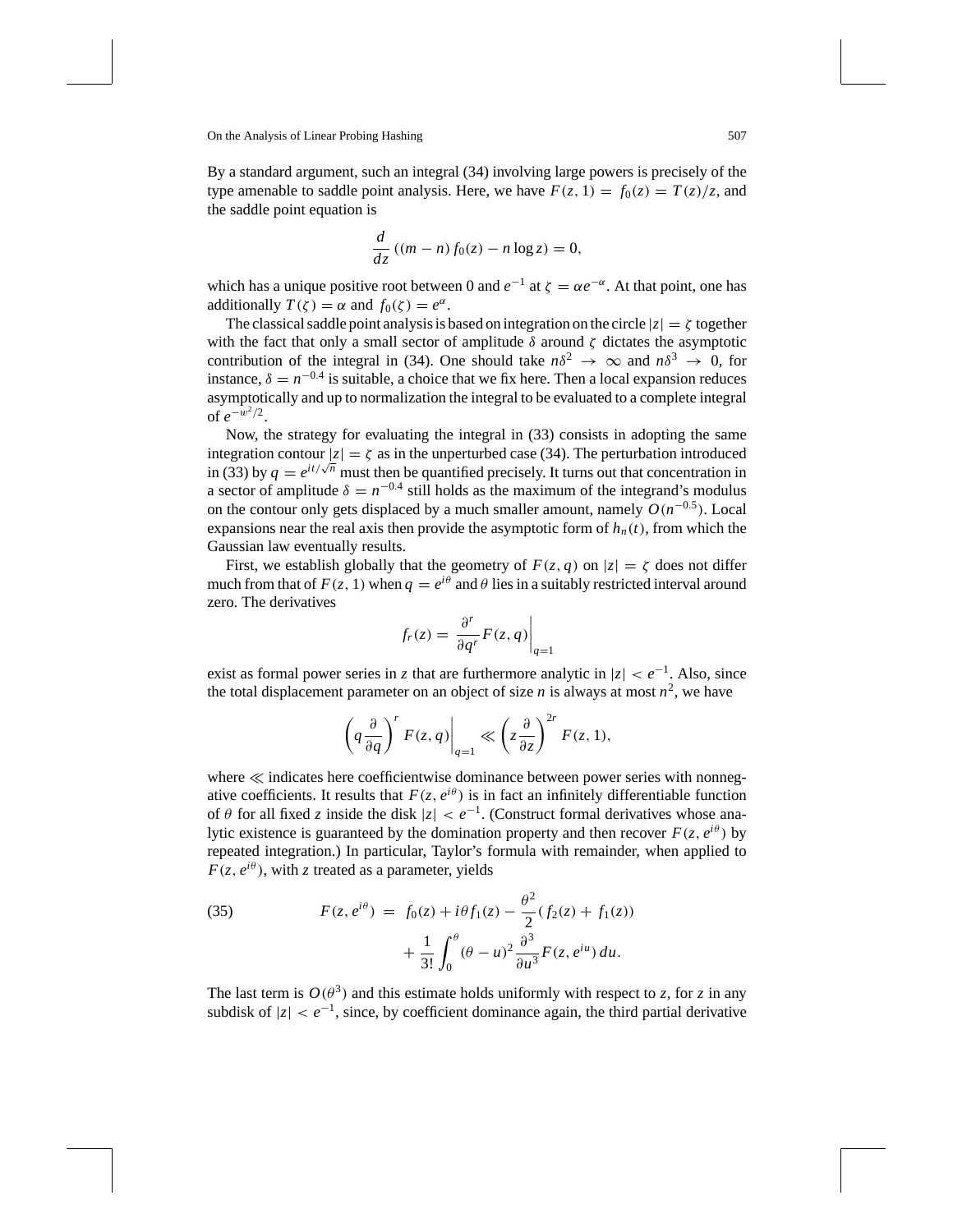is dominated coefficientwise by  $(z(d/dz))^6 f_0(z)$ . The *uniform* estimate (35) precisely quantifies the way  $F(z, e^{i\theta})$  approximates  $F(z, 1)$ .

Next, along the circle  $|z| = \zeta$ , the quantity  $|F(z, 1)|$  has a unique maximum on the real axis at the saddle point  $z = \zeta$ . Also,  $|F(\zeta e^{i\varphi}, 1)|$  is an upward concave function of the argument  $\varphi$  in a fixed neighborhood of  $\varphi = 0$ . By the uniform approximation property  $(35)$  and the continuity that it implies, upward  $\varphi$ -concavity, that is expressed by a sign condition on second derivatives, must persist for  $F(\zeta e^{i\varphi}, e^{i\theta})$  provided  $\theta$  stays in a sufficiently small neighborhood of zero. Also, for values of  $\varphi$  outside the guaranteed concavity interval and again  $\theta$  suitably small, the approximation relation (35) entails that  $|F(\zeta e^{i\varphi}, e^{i\theta})|$  <  $F(\zeta, 1) - \varepsilon$ , for some fixed  $\varepsilon > 0$ .

The preceding discussion thus provides a clear picture of  $|F(z, e^{i\theta})|$  on the circle  $|z| = \zeta$ . When  $\theta$ , now a parameter, is such that  $|\theta|$  remains less than a small fixed nonzero threshold  $\theta_0$ , the quantity  $|F(\zeta e^{i\varphi}, e^{i\theta})|$  is upward concave near  $\varphi = 0$  (that is, for *z* near the real axis) while its values at least remain boundedly smaller than the absolute maximum  $f_0(\zeta)$ , outside the concavity interval.

Now take  $\theta = t/\sqrt{n}$ , which is needed for estimating  $h_n(t)$ . The value of *t* is fixed and *n* is assumed to be large enough so that the local concavity and majorization properties hold. A local expansion shows that the maximum of  $|F(\zeta e^{i\phi}, e^{it/\sqrt{n}})|$  occurs at  $\varphi = \varphi_0(n)$ , where

$$
\varphi_0(n) = -c_1 \frac{t}{\sqrt{n}} (1 + O(n^{-1})), \qquad c_1 = \frac{f_1(\zeta)}{\zeta f_0'(\zeta)}.
$$

This is well within the range of the unperturbed saddle point integral which is given by the boundary points  $\zeta e^{\pm i\delta}$ , where  $\delta = n^{-0.4}$ . Therefore, we can conclude in the usual way that

$$
h_n(t) = \frac{1}{2\pi} \int_{-\delta}^{+\delta} F(\zeta e^{i\varphi}, e^{it/\sqrt{n}})^{m-n} e^{-ni\varphi} d\varphi (1 + O(n^{-1/2})).
$$

(The error term could in fact be made exponentially small.)

Now, the analysis can be performed in the small interval  $[-\delta, +\delta]$  by means of local expansions of the integrand, themselves attainable from the main approximation (35). For estimates up to relative  $O(n^{-1/2})$  error terms, it suffices to use the quadratic approximation part of (35), so that

$$
h_n(t) = \frac{1}{2\pi} \int_{-\delta}^{+\delta} f_0(\zeta e^{i\varphi})^{m-n} A(\zeta e^{i\varphi})^{m-n} e^{-ni\varphi} d\varphi (1 + O(n^{-1/2})),
$$

where

$$
A(z) = 1 + i \frac{t}{\sqrt{n}} \frac{f_1(z)}{f_0(z)} - \frac{t^2}{2} \frac{f_2(z) + f_1(z)}{f_0(z)}.
$$

From this point on, the computations are routine but particularly tedious, so that we only sketch them. It suffices to expand  $(m - n) \log A(\zeta e^{i\varphi})$  with respect to  $\varphi$  up to quadratic terms again, then set  $\varphi = w/\sqrt{n}$ , and extend the integration bounds to  $(-\infty, +\infty)$ . The integral is thereby reduced asymptotically to a form

(36) 
$$
\int_{-\infty}^{+\infty} \exp(a_0 + ia_1 w - a_2 w^2/2) dw = \sqrt{\frac{2\pi}{a_2}} \exp\left(a_0 - \frac{a_1^2}{2a_2}\right),
$$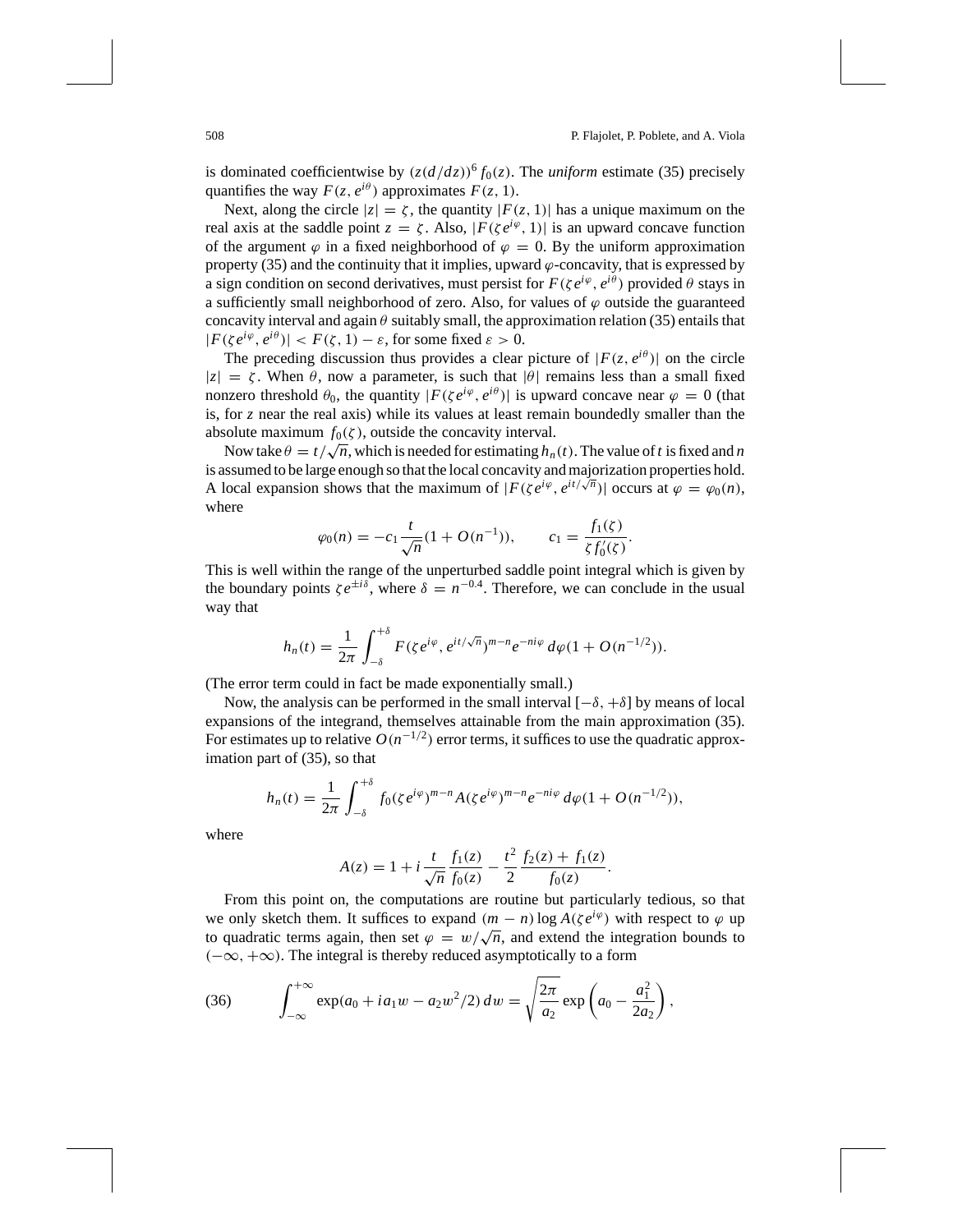that is evaluated by completing the square. Once more the support of a computer algebra system like Maple is especially welcome, and one finds (some details omitted)

$$
a_0 = \beta \log \frac{f_0(\zeta)}{\zeta} n + \frac{i\beta t f_1(\zeta)}{f_0(\zeta)} n^{1/2} - \frac{\beta t^2}{2} \left( \frac{f_2(\zeta) + f_1(\zeta)}{f_0(\zeta)} - \frac{f_1(\zeta)^2}{f_0(\zeta)^2} \right) + O(n^{-1/2}),
$$
  
(37) 
$$
a_1 = \left( \frac{\beta f_0'(\zeta)}{f_0(\zeta)} - 1 \right) n + \frac{i t \beta \zeta}{f_0(\zeta)^2} (f_0(\zeta) f_1'(\zeta) - f_0'(\zeta) f_1(\zeta)) n^{1/2} + O(1),
$$

$$
a_2 = \frac{\beta \zeta}{2} \frac{\zeta f_0'(\zeta)^2 - \zeta f_0''(\zeta) f_0(\zeta) - f_0(\zeta) f_0'(\zeta)}{f_0(\zeta)^2} n + O(n^{1/2}),
$$

with  $\beta = \alpha^{-1} - 1$ .

All reductions done (!), we obtain from (36) and (37) the asymptotic estimate

(38) 
$$
\frac{h_n(t)}{h_n(0)} = \exp\left(i\mu_n \frac{t\sigma_n}{\sqrt{n}} - \frac{t^2 \sigma_n^2}{2n}\right) (1 + O(n^{-1/2})),
$$

where use is made of the asymptotic forms of  $\mu_n$  and  $\sigma_n$ .

We observe in passing (see also the comments below) that the asymptotic form of moments derives systematically from the basic saddle point method and that the expressions can all be obtained directly in terms of  $f<sub>r</sub>$  and their derivatives evaluated at  $\zeta$ . For instance,

(39) 
$$
\mu_n = (m-n) \frac{\int f_0(z)^{m-n-1} f_1(z) z^{-n-1} dz}{\int f_0(z)^{m-n} z^{-n-1} dz} \sim \beta n \frac{f_1(\zeta)}{f_0(\zeta)},
$$

and so on.

The final estimate (38) after renormalization according to (33) then yields the convergence of characteristic functions (32). This completes the proof of the Gaussian limit law. □

The saddle point method has been used in a technically different context by Pittel [34] who showed that the size of the largest cluster (hence, also the maximum displacement) in a sparse linear probing table only grows logarithmically, on average and in probability.

The process used in the proof of the last theorem is in fact very general and we encapsulate it into a general statement.

COROLLARY 1. *A Gaussian limit law holds for the coefficients of any "large power*,*"*

$$
[z^n]G(z,q)^{\beta n}, \qquad \beta > 0,
$$

( $\beta$  *fixed, n*  $\rightarrow \infty$ ) *provided the following conditions hold:* 

- $(C_1)$   $G(z, q) = \sum_n g_n(q) z^n$  *has nonnegative coefficients and* deg  $g_n(q) = O(n^k)$  *for some integer* κ.
- (*C*<sub>2</sub>) *There exists some r with*  $0 < r \leq +\infty$ , *such that*  $G(z, 1)$  *is analytic in*  $|z| < r$ ,  $and G(0, 1) \neq 0, G'_{z}(0, 1) \neq 0.$
- $(C_3)$  lim<sub>*z→r</sub>−</sup>*  $zG'_{z}(z, 1)/G(z, 1) = +\infty$ *.</sub>*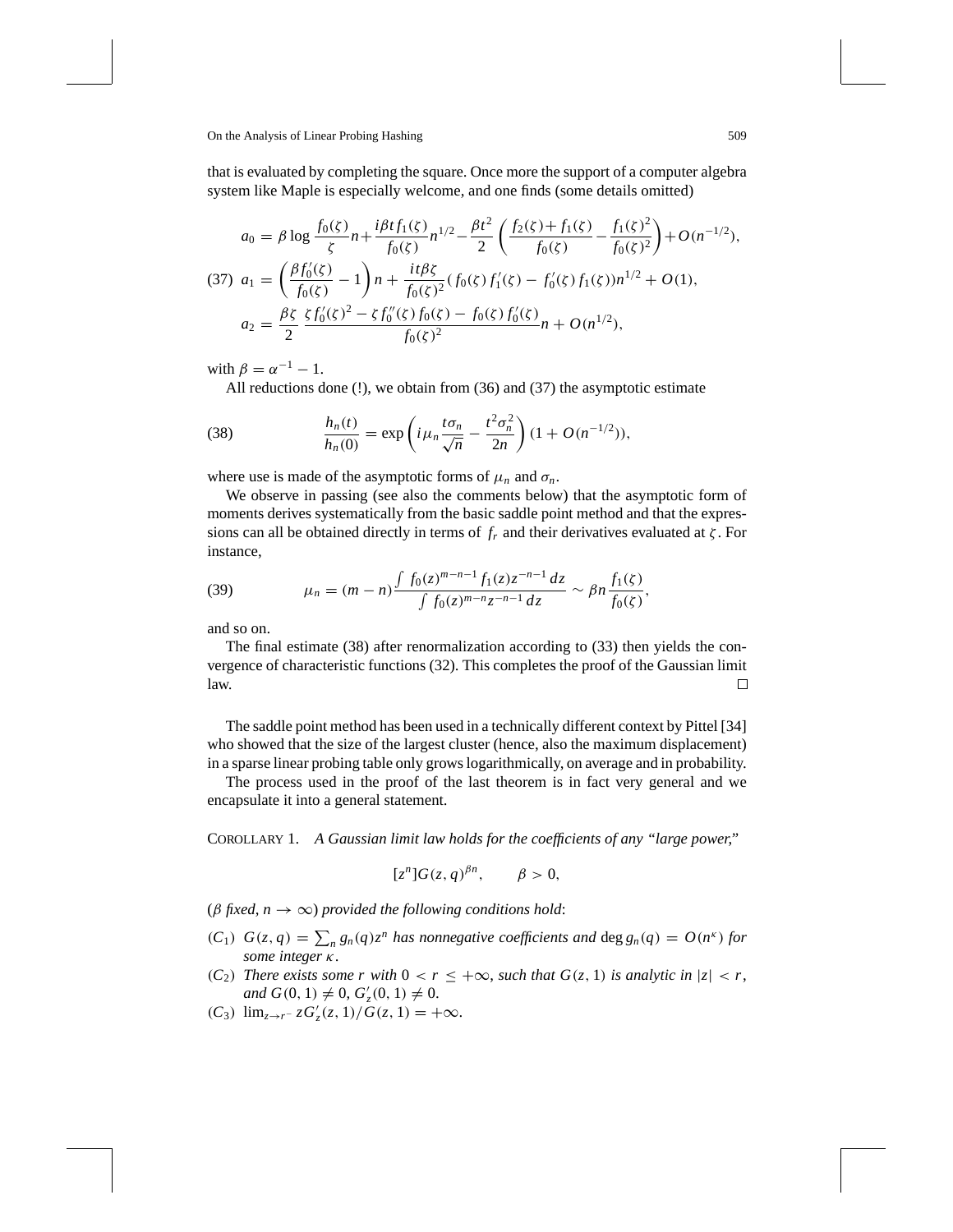## $(C_4)$  *There exists*  $n_1, n_2, k_1, k_2$  *with*  $k_1 \neq k_2$  *such that the coefficients*  $[z^{n_1}q^{k_1}]G(z, q)$ *and*  $[z^{n_2}q^{k_2}]G(z,q)$  *are nonzero.*

PROOF. (Sketch) Condition  $(C_1)$  ensures analyticity of partial derivatives and smooth perturbation;  $(C_3)$  ensures existence of the basic saddle point;  $(C_2)$  ensures unicity of this saddle point;  $(C_4)$  ensures a nonzero variance. It can be recognized that these are the only conditions used in the proof of Theorem 6, when one defines abstractly the functions  $f_r$  by U  $\partial_q^r G$  and the saddle point  $\zeta$  by the equation  $\beta \zeta f'_0(\zeta) - f_0(\zeta) = 0$ . The moments are then all expressible in terms of  $\zeta$  and the  $f_r$ ; for instance, the mean of the distribution is asymptotic to  $\beta n f_1(\zeta) / f_0(\zeta)$ , in accordance with (39).  $\Box$ 

Given its mild analytic conditions, Corollary 1 applies to a diversity of situations where large random assemblies of labeled or unlabeled combinatorial objects are involved. In the case of linear probing hashing, it implies that the number of clusters of some fixed size *p* has a distribution that is asymptotically Gaussian with mean and variance that are both  $O(n)$ .

**4. Conclusion.** The analysis of sparse tables (Section 3) is a by-product of the treatment of full tables (Section 2) that do constitute the primary combinatorial objects, so that we discuss them in more depth here. The Airy distribution and its companion moment formulæ turn out to be part of a ring of problems treated often independently by a variety of methods and authors. A brief census of "Airy phenomena" in combinatorial applications then reveals five main ranges of problems that we now list (see Figure 2).

- (*P*1) *Construction cost in linear probing hashing*. This is the context of Section 2 and the analysis applies verbatim to total displacement in parking sequences as well.
- $(P_2)$  *Number of inversions in trees.* An inversion in a rooted labeled tree is a pair  $(i, j)$ such that *i* is on the path from the root to *j* and  $i > j$ . Exact generating functions have been first found by Mallows and Riordan [31] in the case of "Cayley" trees and other families of trees are considered in [11].
- (*Q*) *Connectivity in graphs*. A major problem in graphical enumeration and random graph theory [5], [18] is the determination of the number  $\gamma(n, n+k)$  of *connected* graphs with *n* vertices and  $n + k$  edges. (The quantity  $\gamma(n, n - 1)$  is for instance the number of labeled trees,  $T_n = n^{n-1}$ , discussed in Section 1.) The basic problem was first solved by Wright in a famous series of papers [49]–[51]. Wright's solution involves a quadratic recurrent sequence that, after normalization, is the same as that of Section 2, so that the Airy constants make an appearance.
- (*R*1) *Area of excursions*. By an excursion is meant a random walk that is never negative, and has initial and final altitudes both equal to zero; area is defined as the sum of altitudes of all nodes. The simplest type is the Bernoulli excursion defined by  $\pm 1$ steps (also called gambler's ruin sequence); Louchard [29], [30] established that the area of the Bernoulli excursion is asymptotically Airy distributed. Louchards results are also related to other contemporary works from the early 1980s dealing with Brownian motion [37], [40] where Airy functions also crop up explicitly.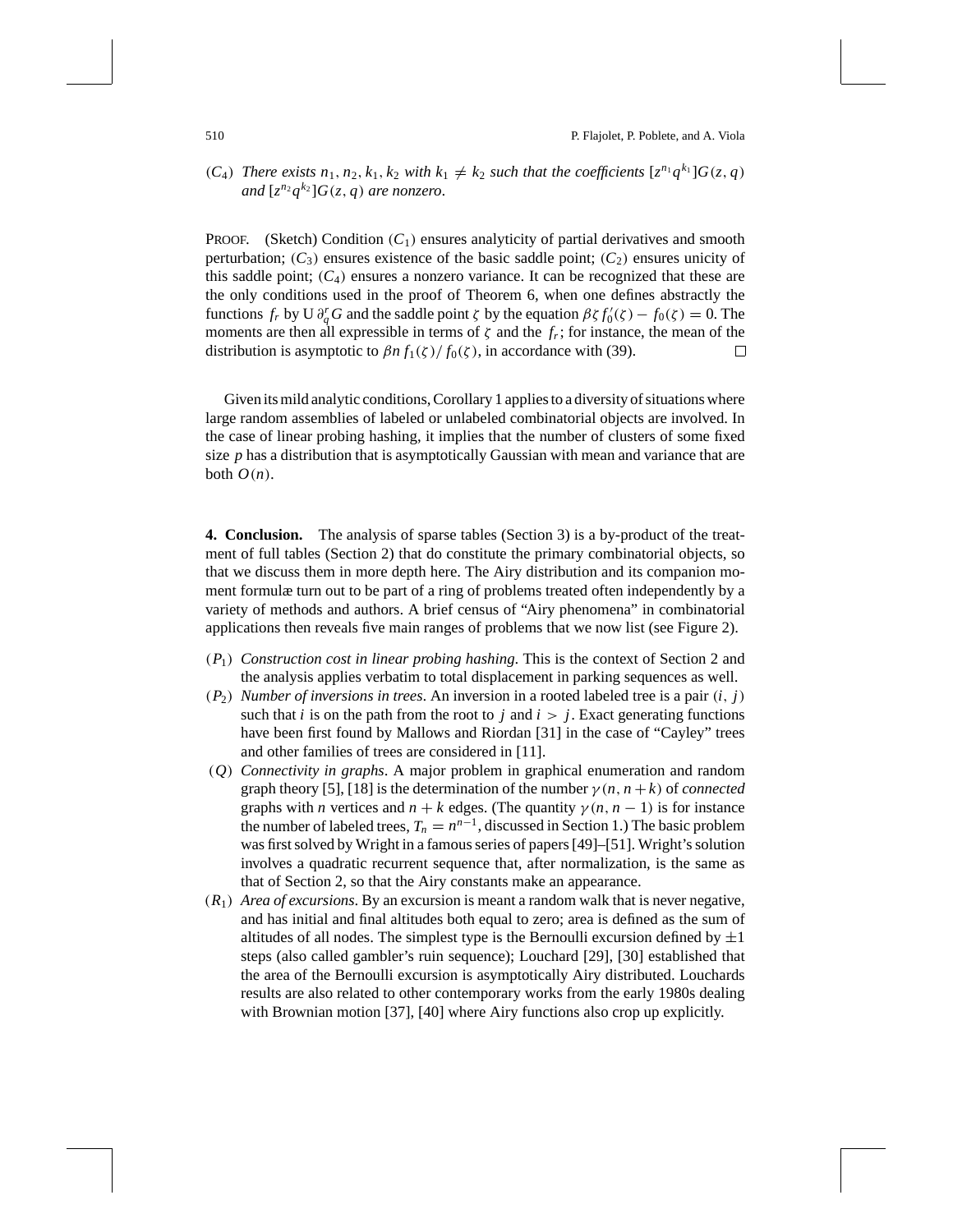

**Fig. 2.** Five problems resorting to the "Airy phenomenon":  $(P_1, P_2, R_1, R_2)$  lead to the Airy distribution while (*Q*) involves the Airy constants.

(*R*2) *Path length in trees*. The path length of a tree is the sum of the distances of all nodes to the root of the tree. In a series of papers, Takács [44], [46] has established limit Airy distribution results for various families of trees including Cayley trees and Catalan trees as special cases, while rederiving independently in [43] and [45] some of the results of Louchard.

Regarding methods, our Theorem 3 establishes directly the Airy law for  $(P_1)$  by a recursive determination of moments. A similar process has been employed by Louchard and Takács for  $(R_1)$  and  $(R_2)$ . The underlying combinatorial decompositions are however quite different. For  $(P_1)$ , one may regard the Airy law—via the quadratic recurrence or the Riccati equation—as a reflection of the basic binary tree-like decomposition of linear probing tables, while other decompositions prevail for  $(R_1)$  and  $(R_2)$ . Problem  $(P_2)$ , as far as we know, has not been previously considered under the angle of asymptotics and limit distributions, but it appears eventually to be an essential element in the combinatorial picture (see below).

The enumeration of connected graphs (*Q*) has a different status, since combinatorial enumerations rather than limit distributions are involved. Wright's major result states that

$$
\gamma(n, n + k) \sim \frac{\sqrt{\pi} 2^{(1-3k)/2} \sigma_k}{\Gamma((3k/2) + 1)} n^{n + (3k-1)/2},
$$

for a family of constants  $\sigma_k$ . A direct comparison between our basic recurrence of (23) and [49] shows that

$$
\sigma_k = \frac{1}{2(k+1)!} \, \Omega_{k+1},
$$

where the  $\Omega_r$  are the Airy constants of Section 2.

Thus, three limit distribution problems, namely  $(P_1, R_1, R_2)$ , have been found previously to lead to Airy laws, while structural constants of the Airy type are seen to appear in the graph connectivity problem (*Q*). This suggests a closer look at combinatorial relations between these problems.

 $(P_1-P_2)$  The fundamental recurrence of Section 2 in relation to  $(P_1)$  is indeed *identical* to the recurrence of [31] that models  $(P_2)$ . Thus, the two problems must be combinatorially isomorphic. This fact has been noted by Knuth [25], following Kreweras [28]. Knuth also evokes in [25] the alternative of a direct and exact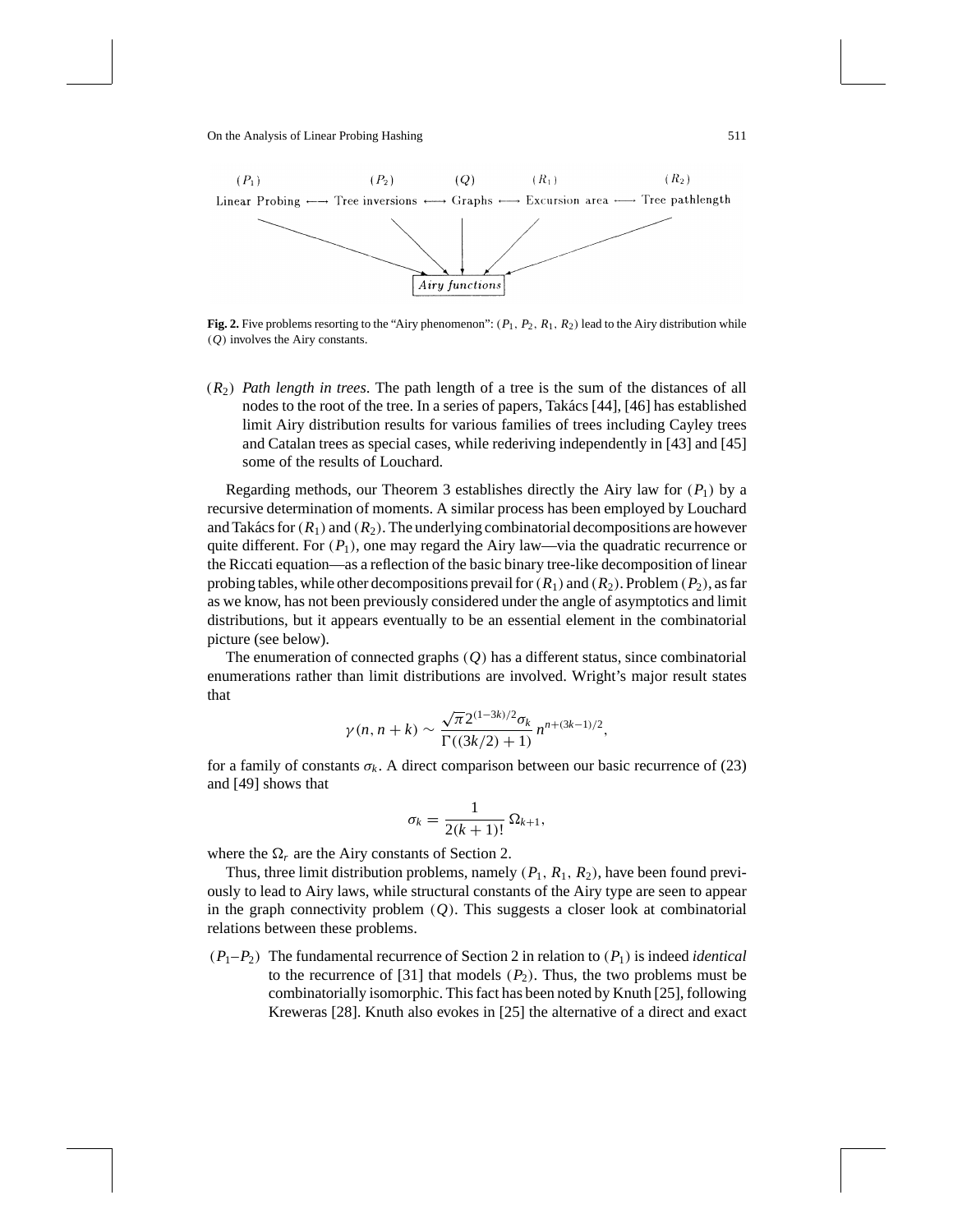combinatorial correspondence based on Exercise 6.4-31 of [23]. An immediate consequence of the present work in conjunction with the observations of Kreweras and Knuth is then: *the number of inversions in a random Cayley tree is asymptotically Airy distributed*.

- $(P_2-Q)$  An *exact* correspondence between inversions in trees and connectivity in graphs seems to have been first detected around the turn of the 1980s by several authors. Gessel and Wang [12] have an especially elegant formulation in terms of *depth*-first search, where this mode of graph traversal leads precisely to a tree augmented by return edges that form inversions.
- $(Q-R_1)$  This thread is due to Spencer [42] who noted that *breadth*-first search of a random connected graph has a "trace" that is a random excursion of the socalled Poisson type. (Depth-first search in the style of [12] is an alternative for this correspondence.) Under Spencer's correspondence, area under the Poisson excursion relates in *exact* terms to "excess" of the original graph.
- $(R_1-R_2)$  There are many known similarities between random walks and random trees. One of the most classical combinatorial correspondences relates bijectively Bernoulli excursions and general Catalan trees (see, e.g., [21] and [39]). Under this correspondence, area of an excursion transforms into path length of the associated tree.

These various relations<sup>6</sup> in a way "explain" the common occurrence of the Airy distribution in  $(P_1, P_2, R_1, R_2)$  as well as the rôle of the Airy constants in problem  $(Q)$ . They also point to an alternative and more combinatorial deduction of the Airy law that would be based on the following steps: (i) the exact equivalence between linear probing and inversions in trees by  $(P_1-P_2)$ ; (ii) the exact equivalence between tree inversions and graph connectivity  $(P_2-Q)$  by depth-first search; (iii) the exact reduction to Poisson walks  $(Q-R_1)$  by Spencer's principle; (iv) the reduction to Louchard's derivation of the Airy law through an appeal to universality of Brownian motion. Our derivation of Section 2 offers instead a self-contained approach to the problem.

POSTSCRIPT. Apart from this conclusion section, the technical developments of our paper are otherwise independent of the recent preprint of Knuth [25]. Knuth has been kind enough to share numerous informations regarding [25], and this sheds additional light on the structure of the generating functions that appear in Sections 2 and 3. A major consequence of [25] is that the fundamental difference-differential equation admits a closed form solution. This can be checked by direct comparison with [31] or [25]. (Alternatively, the combinatorial correspondences mentioned above could be used.) As a result, the bivariate generating function  $F(z, q)$  happens to have an explicit expression:

(40) 
$$
F(z,q) = (q-1)\frac{\partial}{\partial z}\log\left(1+\sum_{n=1}^{\infty}q^{n(n-1)/2}\frac{z^n(q-1)^{-n}}{n!}\right)
$$

<sup>6</sup> Exchanges with Joel Spencer in 1995, while [42] was being developed, have been at the origin of our interest in Airy phenomena. Private communications with Knuth have then greatly helped us to complete the picture offered in this section. See [25] for an insightful perspective.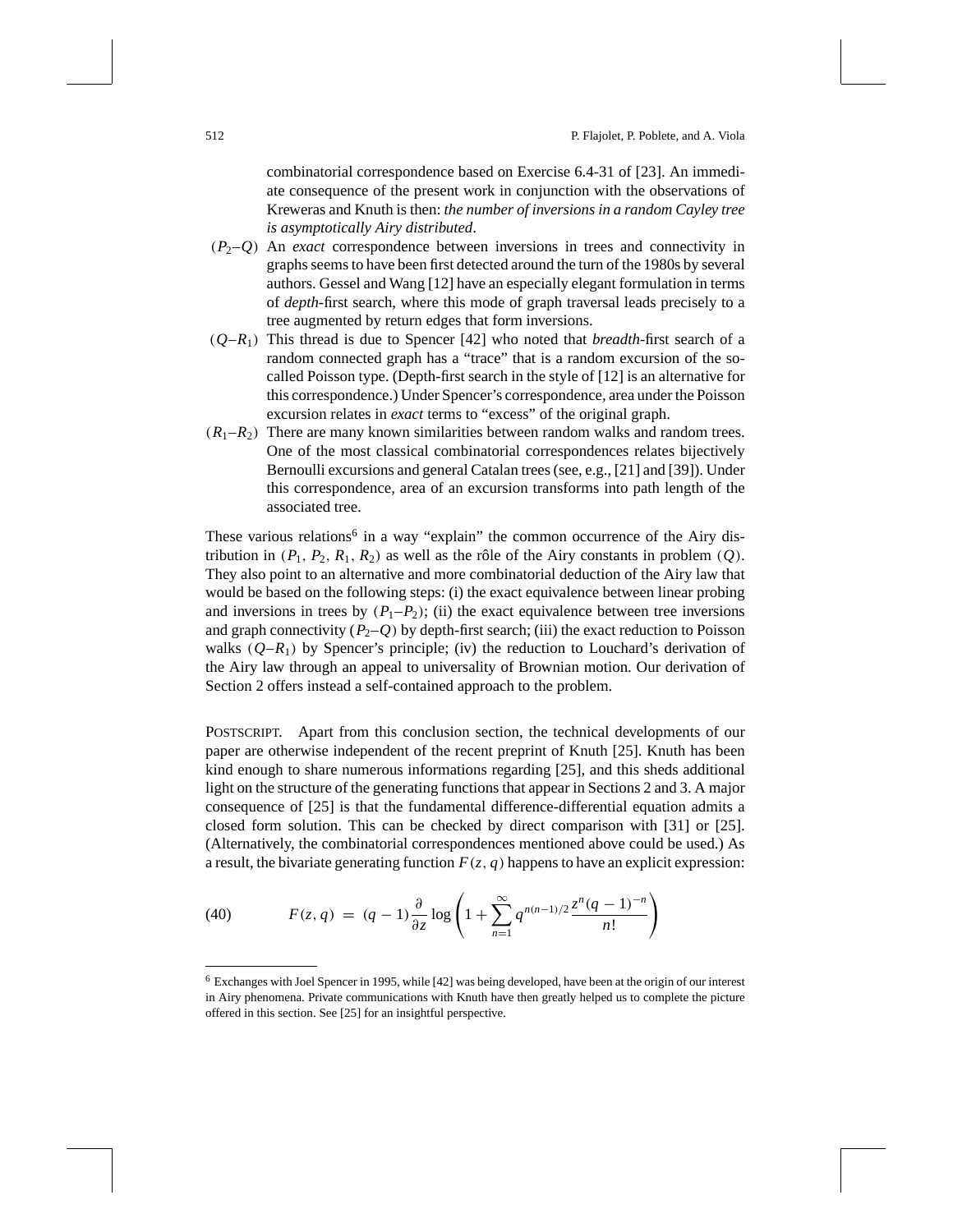$$
= \frac{\sum_{n=0}^{\infty} q^{n(n+1)/2} (z^n (q-1)^{-n}/n!)}{\sum_{n=0}^{\infty} q^{n(n-1)/2} (z^n (q-1)^{-n}/n!)}
$$

These forms are recognizable variants of the bivariate generating functions of graphs,

$$
F(z, q + 1) = \sum_{n,t} \gamma(n, n + t - 1)q^{t} \frac{z^{n-1}}{(n-1)!},
$$

and Knuth's analysis starts precisely from this relation.

Notice that (40) does not trivialize our moment computations, since it is already far from clear, given (40), that the tree functions should be involved. The manipulation of *q*-series expansions like (40) is in fact particularly delicate, as attested by the "Giant component" paper [18] on which [25] relies.

The exact correspondence with graph connectivity is at any rate neatly exposed by (40). Preliminary work by Flajolet and Salvy (1995) inspired by Prellberg [36] indicates that distributions can in fact be extracted from such a *q*-series by a method of coalescent saddle points [48] that provides uniform asymptotic expansions and is well known to lead to Airy functions. Such an approach should allow us to characterize the "phase transition" between sparse and full tables, thanks to uniform asymptotics. In addition, it provides an analytical "reason" for the Airy phenomena observed here: a law of the Airy type may be generally expected whenever a coalescence of two neighboring saddle points (a so-called "monkey saddle") occurs in a Cauchy coefficient integral.

**Acknowledgments.** The authors are thankful to Don Knuth, to whom this paper is dedicated, for his constant support and his openness in sharing his thoughts on the subject.

## **References**

- [1] Berndt, B. C. *Ramanujan's Notebooks*, Part II. Springer-Verlag, Berlin, 1989.
- [2] Broder, A. Two counting problems solved via string encodings. In *Combinatorial Algorithms on Words*, A. Apostolico and Z. Galil, Eds., vol. 12 of NATO Advance Science Institute Series. Series F: Computer and System Sciences. Springer-Verlag, Berlin, 1985, pp. 229–240.
- [3] De Bruijn, N. G. *Asymptotic Methods in Analysis*. Dover, New York, 1981. A reprint of the third North-Holland edition, 1970 (first edition, 1958).
- [4] Flajolet, P., Grabner, P., Kirschenhofer, P., and Prodinger, H. On Ramanujan's *Q*-function. *Journal of Computational and Applied Mathematics* **58**(1) (1995), 103–116.
- [5] Flajolet, P., Knuth, D. E., and Pittel, B. The first cycles in an evolving graph. *Discrete Mathematics* **75** (1989), 167–215.
- [6] Flajolet, P., and Odlyzko, A. M. Random mapping statistics. In *Advances in Cryptology*, J.-J. Quisquater and J. Vandewalle, Eds., vol. 434 of Lecture Notes in Computer Science, Springer-Verlag, Berlin, 1990, pp. 329–354. Proceedings of Eurocrypt '89, Houtalen, Belgium, April 1989.
- [7] Flajolet, P., and Odlyzko, A. M. Singularity analysis of generating functions. *SIAM Journal on Discrete Mathematics* **3**(2) (1990), 216–240.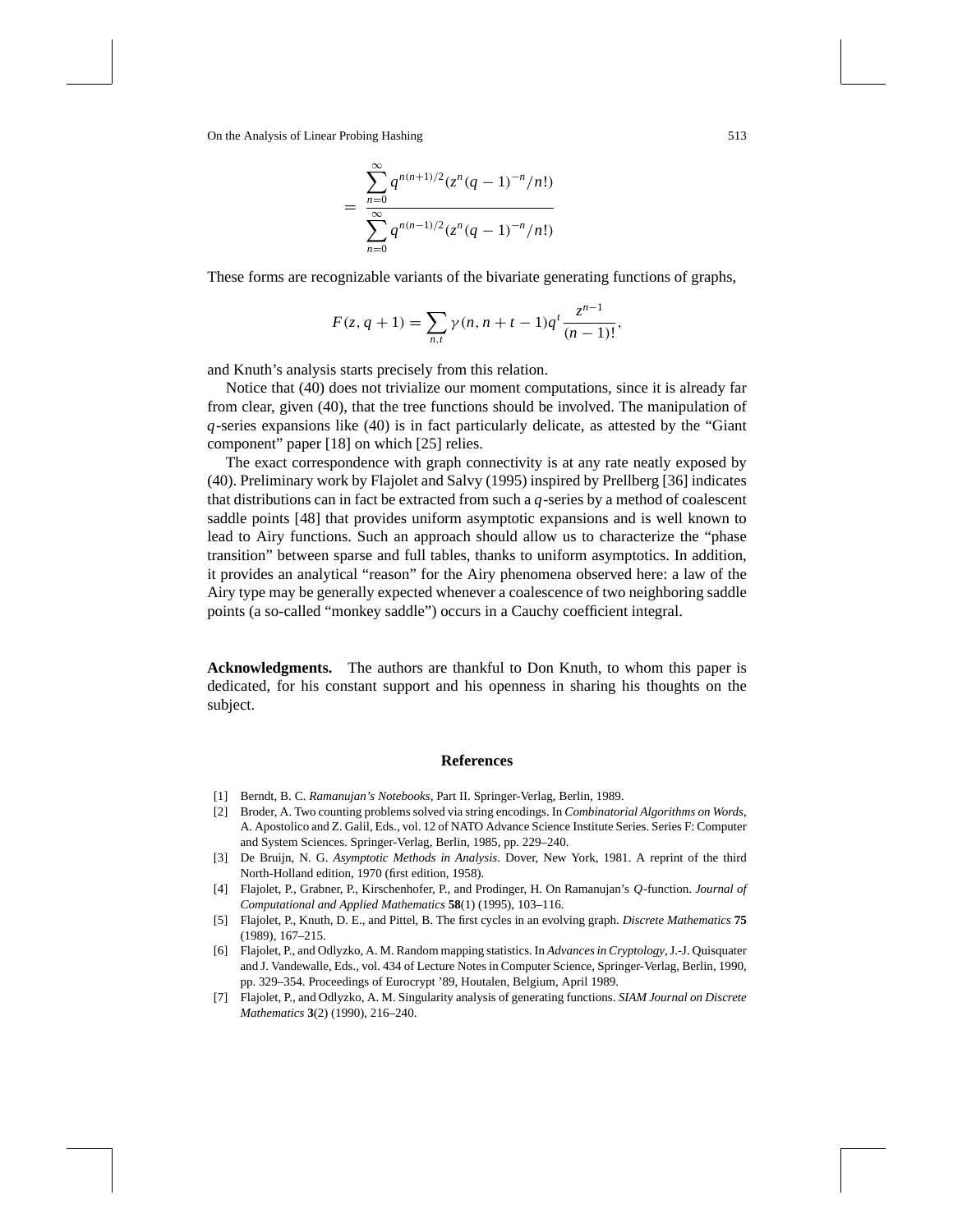- [8] Flajolet, P., and Sedgewick, R. *Analytic Combinatorics*. Book in preparation, 1998. (Individual chapters are available as INRIA Research Reports 1888, 2026, 2376, 2956, 3162.)
- [9] Gamkrelidze, R. V., Ed. *Analysis I*, *Integral Representations and Asymptotic Methods*, vol. 13 of Encyclopedia of Mathematical Sciences. Springer-Verlag, Berlin, 1989.
- [10] Gardy, D. Some results on the asymptotic behaviour of coefficients of large powers of functions. *Discrete Mathematics* **139**(1–3) (1995), 189–217.
- [11] Gessel, I., Sagan, B. E., and Yeh, Y.-N. Enumeration of trees by inversions. *Journal of Graph Theory* **19**(4) (1995), 435–459.
- [12] Gessel, I., and Wang, D. L. Depth-first search as a combinatorial correspondence. *Journal of Combinatorial Theory*, *Series A* **26**(3) (1979), 308–313.
- [13] Gonnet, G., and Munro, J. The analysis of linear probing sort by the use of a new mathematical transform. *Journal of Algorithms* **5** (1984), 451–470.
- [14] Gonnet, G. H., and Baeza-Yates, R. *Handbook of Algorithms and Data Structures*: *in Pascal and C*, second edn. Addison-Wesley, Reading, MA, 1991.
- [15] Goulden, I. P., and Jackson, D. M. *Combinatorial Enumeration*. Wiley, New York, 1983.
- [16] Greene, D. H., and Knuth, D. E. *Mathematics for the Analysis of Algorithms*, second edn. Birkhäuser, Boston, 1982.
- [17] Hennequin, P. Combinatorial analysis of quicksort algorithm. *RAIRO Theoretical Informatics and Applications* **23**(3) (1989), 317–333.
- [18] Janson, S., Knuth, D. E., Luczak, T., and Pittel, B. The birth of the giant component. *Random Structures and Algorithms* **4**(3) (1993), 233–358.
- [19] Kirschenhofer, P., Prodinger, H., and Tichy, R. Uber einige Funktionaldifferentialgleichingen aus des ¨ Analyse von Algorithmen. In *Zahlentheoretische Analysis II*, E. Hlawka, Ed., no. 1262 in Lecture Notes in Mathematics, Springer-Verlag, Berlin, 1987, pp. 111–123.
- [20] Knuth, D. E. Notes on "open" addressing. Unpublished memorandum, 1963. (Memo dated July 22, 1963. With annotation "*My first analysis of an algorithm*, *originally done during Summer* 1962 *in Madison*." Also conjectures the asymptotics of the *Q*-function, with annotation "*Proved May* 24, 1965.")
- [21] Knuth, D. E. *The Art of Computer Programming*, vol. 1, Fundamental Algorithms. Addison-Wesley, Reading, MA, 1968.
- [22] Knuth, D. E. *The Art of Computer Programming*, vol. 2, Seminumerical Algorithms. Addison-Wesley, Reading, MA, 1969.
- [23] Knuth, D. E. *The Art of Computer Programming*, vol. 3, Sorting and Searching. Addison-Wesley, Reading, MA, 1973.
- [24] Knuth, D. E. Analysis of optimum caching. *Journal of Algorithms* **6** (1985), 181–199.
- [25] Knuth, D. E. Linear probing and graphs. *Algorithmica*, this issue, pp. 561–568.
- [26] Knuth, D. E., and Rao, G. S. Activity in an interleaved memory. *IEEE Transactions on Computers* **24** (1975), 943–944.
- [27] Knuth, D. E., and Schönhage, A. The expected linearity of a simple equivalence algorithm. *Theoretical Computer Science* **6** (1978), 281–315.
- [28] Kreweras, G. Une famille de polynômes ayant plusieurs propriétés énumératives. *Periodica Mathematica Hungarica* **11** (1980), 309–320.
- [29] Louchard, G. The Brownian excursion: a numerical analysis. *Computers and Mathematics with Applications* **10**(6) (1984), 413–417.
- [30] Louchard, G. Kac's formula, Lévy's local time and Brownian excursion. *Journal of Applied Probability* **21** (1984), 479–499.
- [31] Mallows, C. L., and Riordan, J. The inversion enumerator for labeled trees. *Bulletin of the American Mathematical Society* **74** (1968), 92–94.
- [32] Moon, J. W. Counting labelled trees. In *Canadian Mathematical Monographs*, vol. 1. Canadian Mathematical Congress, Montreal, 1970.
- [33] Odlyzko, A. M. Asymptotic enumeration methods. In *Handbook of Combinatorics*, vol. II, M. G. R. Graham and L. Lovász, Eds. Elsevier, Amsterdam, 1995, pp. 1063–1229.
- [34] Pittel, B. Linear probing: the probable largest search time grows logarithmically with the number of records. *Journal of Algorithms* **8** (1987), 236–249.
- [35] Poblete, P. Approximating functions by their Poisson transform. *Information Processing Letters* **23** (1986), 127–130.